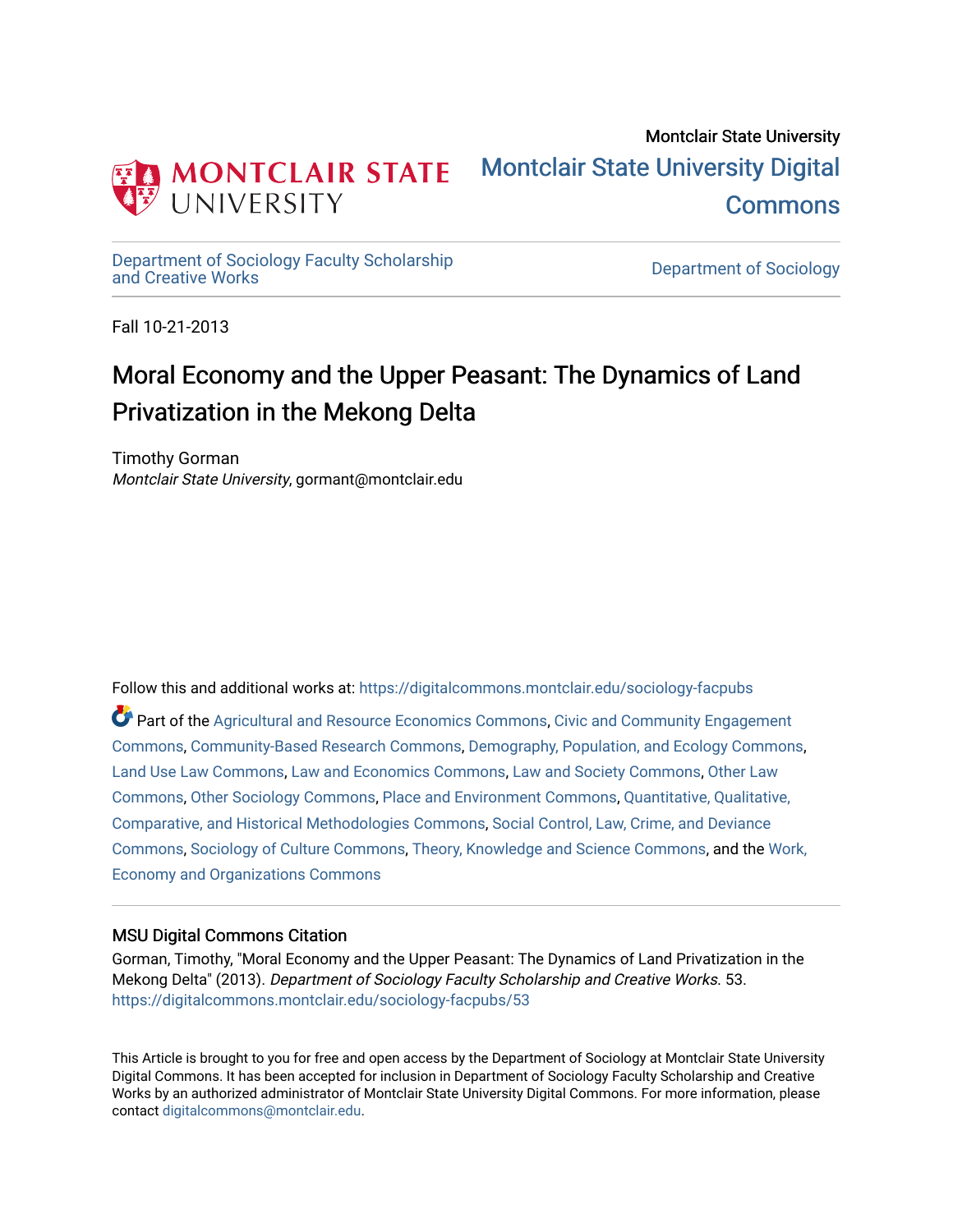

*Journal of Agrarian Change, Vol. 14 No. 4, October 2014, pp. 501–521.*

## **Moral Economy and the Upper Peasant: The Dynamics of Land Privatization in the Mekong Delta**

## TIMOTHY GORMAN

*This paper examines how people mobilize around notions of distributive justice, or 'moral economies', to make claims to resources, using the process of post-socialist land privatization in the Mekong Delta region of southern Vietnam as a case study. First, I argue that the region's history of settlement, production and political struggle helped to entrench certain normative beliefs around landownership, most notably in its population of semicommercial upper peasants. I then detail the ways in which these upper peasants mobilized around notions of distributive justice to successfully press demands for land restitution in the late 1980s, drawing on Vietnamese newspapers and other sources to construct case studies of local land conflicts. Finally, I argue that the successful mobilization of the upper peasants around such a moral economy has helped, over the past two decades, to facilitate the re-emergence of agrarian capitalism in the Mekong Delta, in contrast to other regions in Vietnam.*

*Keywords*: land reform, moral economy, social mobilization, post-socialism

#### INTRODUCTION

Over the summer and autumn of 1988, the Mekong Delta region of southern Vietnam was rocked by protest and social conflict. In the face of post-socialist reforms that called for the privatization of agricultural land tenure, relatively affluent farmers mobilized to demand the restitution of lands that had been taken from them and redistributed to others after Vietnam's reunification in 1975. Across the region, these protestors engaged in land occupations, petition drives and open demonstrations at local government offices, eventually culminating in two marches on Ho Chi Minh City. In the end, this political mobilization by the Mekong Delta's upper stratum of emergent capitalist farmers succeeded in achieving a special settlement of the land question, applicable only to that region, which allowed for the restitution of holdings to their former owners, and in turn prompted the dispossession and displacement of thousands of rural poor.

This paper seeks to explain why and how the Mekong Delta's upper peasantry was able to successfully mobilize around deep-seated and widely-shared notions of economic and distributive justice, or what I call a 'moral economy', to press for the restitution of their former

Timothy Gorman, Department of Development Sociology, Cornell University, Ithaca, NY 14853, USA. Email: [tmg56@cornell.edu.](mailto:tmg56@cornell.edu)

This research was supported in part by the Department of Education and its Foreign Language and Area Studies programme. I wish to thank my supervisors at Cornell, Wendy Wolford and Max Pfeffer, as well as Dr Thanh Phan at the Vietnam National University of Social Sciences and Humanities in Ho Chi Minh City, Vietnam, and the librarians at the General Sciences Library in Ho Chi Minh City and the provincial library of Can Tho. I wish also to thank the editors and the anonymous reviewers for their support and feedback.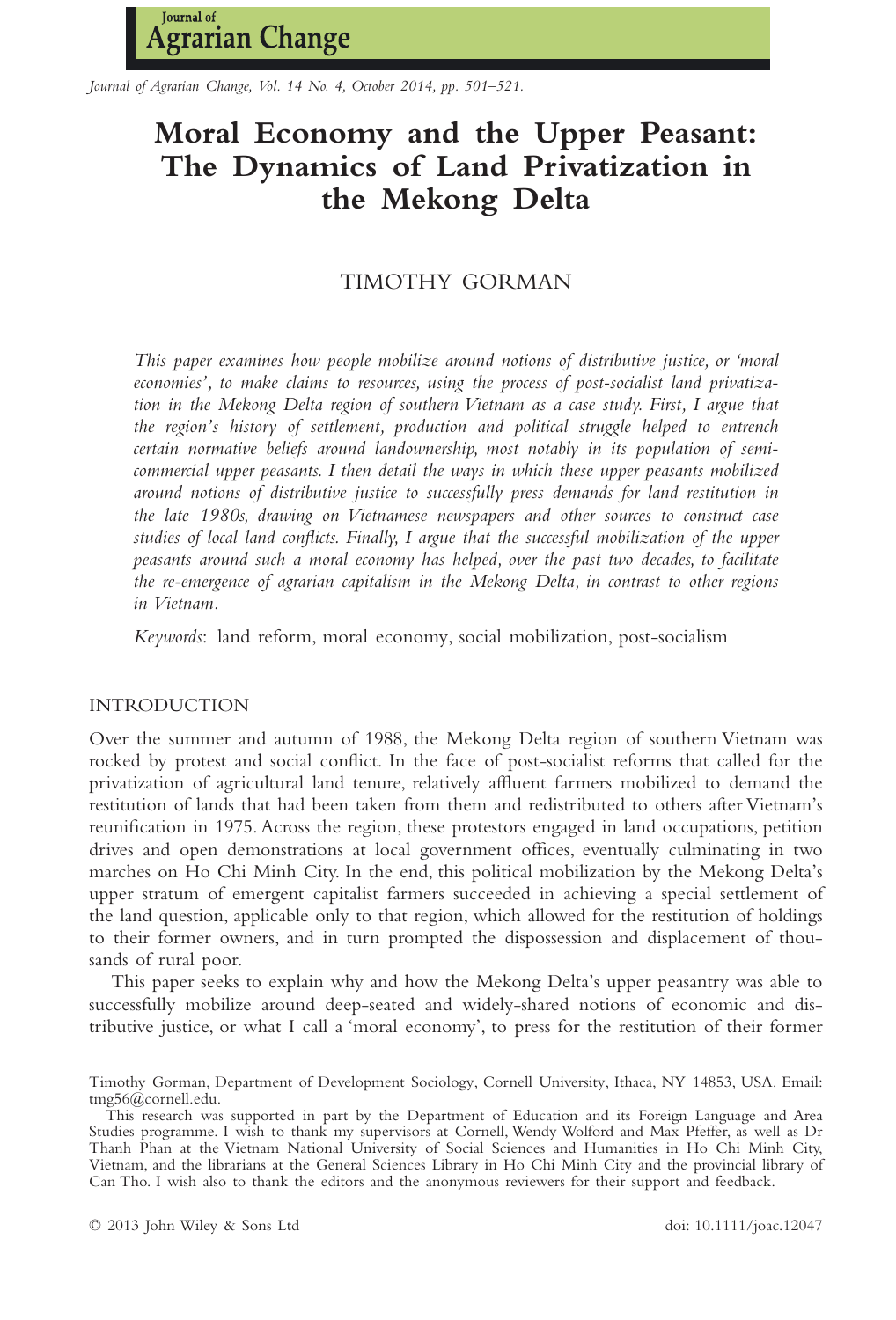holdings.<sup>1</sup> In the paper, I seek, first, to ground the development of this particular moral economy in the history of settlement, production and political struggle in the Mekong Delta and, second, to show how the articulation of this moral economy has shaped not just the distribution of land, but the overall trajectory of economic and social development in the region. In doing so, I aim to fill a gap in the existing literature, providing a bridge between micro-level accounts of local politics and macro-level accounts of political and economic change, both in the Mekong Delta and in Vietnam more broadly.

#### *The Micropolitics of Agrarian Transition*

Accounts of the micro-level, 'everyday' politics of agricultural production and land allocation in northern Vietnam are relatively plentiful, with perhaps the most notable contribution being Benedict Kerkvliet's (2005) masterful account of peasant resistance to collective agriculture in the Red River Delta. Peasant resistance, for Kerkvliet, is rooted in deeply held 'sentiments' on the part of the northern peasantry, who preferred family farming and individual ownership to the collectives, and who expressed these preferences through uncoordinated and often covert acts of sabotage, theft and foot-dragging, eventually bringing down the collective system as whole. In a similar vein, those authors who have analysed the local politics of decollectivization in northern Vietnam, such as Scott (2003), Sikor (2004) and Luong (2010), have frequently described how peasants mobilized around notions of distributive equity to affect the allocation of land to individual households. Hy Van Luong (2010, 194), for example, recounts that a plan to allow better-off households in his Red River Delta study village to bid on more productive land was abandoned 'under pressure' from local farmers, who demanded 'more equality' in the allocation process, while Sikor (2004, 182) describes how villagers in a north-western village pressured cadres to enact an egalitarian redistribution more in keeping with their communitarian principles and traditional institutions.

Unfortunately, little work has been done on the local politics of land in southern Vietnam, with the notable exception of Trung Dinh Dang's recent PhD dissertation (2007), which describes how farmers in Quang Nam and An Giang provinces resisted state attempts during the late 1970s and early 1980s to reorganize production along socialist lines and redistribute land to the rural poor. His account, from which I draw extensively in this paper, is remarkable not just in that southerners resisted collectivization, but that they *also* resisted attempts to enforce a more egalitarian distribution of land, in sharp contrast to their northern counterparts. For all of its worth, however, Dang's dissertation is neither concerned with the origins of this deeply rooted attachment to private property and antipathy to egalitarian redistribution, nor does he trace the ways in which it was manifested during the process of land privatization in the late 1980s or in the two decades of rapid agricultural commercialization that followed.

Over the course of the 1990s and 2000s, the Mekong Delta emerged as a major producer of agricultural commodities for both export and domestic consumption, in sharp contrast to the more subsistence-orientated forms of production that continue to predominate in northern and central Vietnam; in recent years, the Mekong Delta has produced more than half of

<sup>1</sup> Throughout this paper, the term 'upper peasantry' is used to refer to a broad class of relatively well-to-do farmers, encompassing both the 'upper-middle peasant' (*trung nong tren*) and 'rich peasant' (*phu nong*) strata. These upper peasants owned larger-than-average plots of land, hired in labour (at least seasonally), and were engaged, at least partially, in the production of crops for sale rather than direct consumption.These semi-commercial farmers can be distinguished from the more subsistence-oriented lower-middle peasantry, the land-deficient poor peasantry and the rural landless (Ngo Vinh Long 1984, 289–91; Race 2010, 92).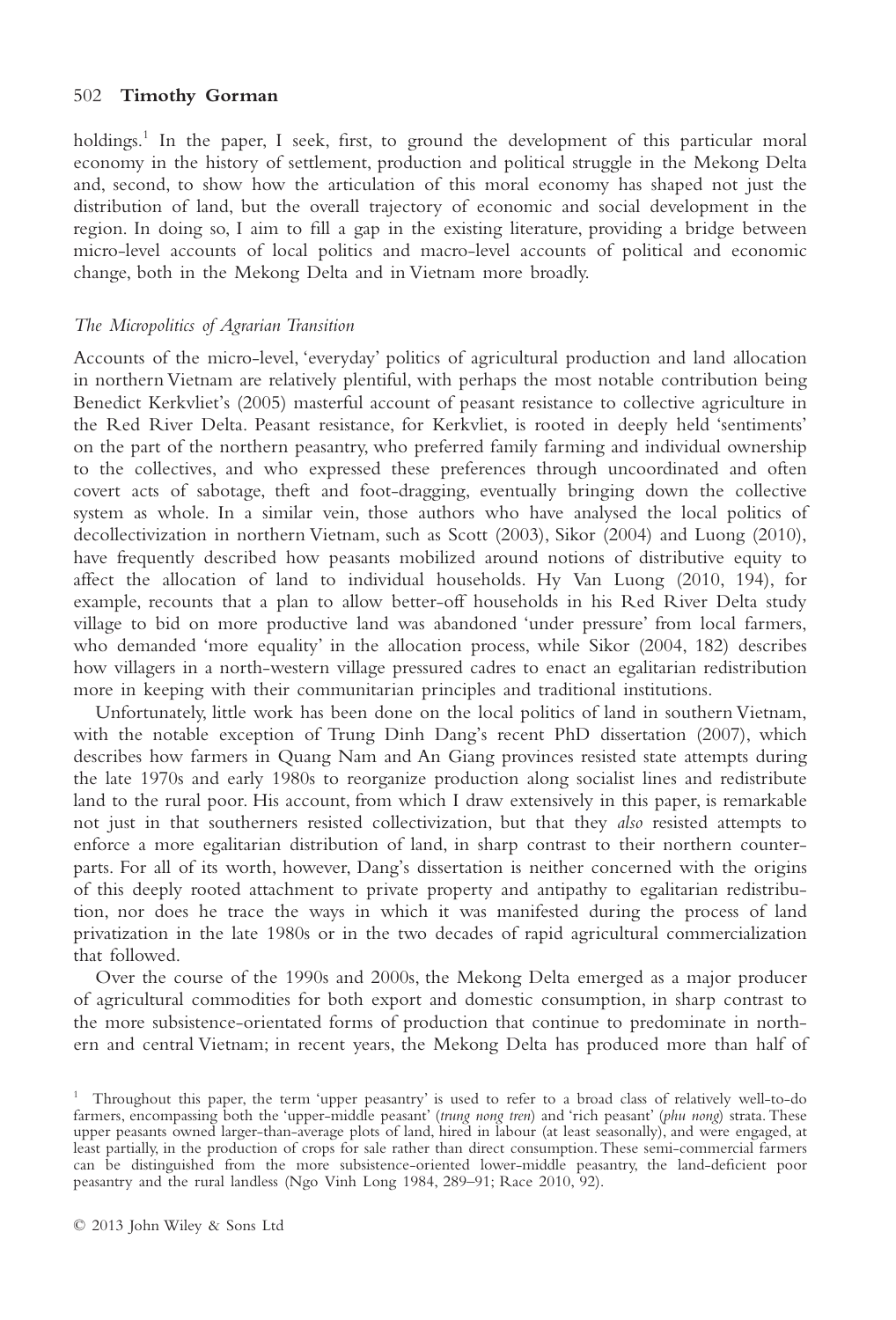Vietnam's total rice crop, and contributed more than 90 per cent of rice exports (Nguyen Duy Can et al. 2007, 72). While the rapid emergence of agrarian capitalism in the Mekong Delta has caught the attention of, among others, Haroon Akram-Lodhi (2005), his account of this process is curiously non-contextualized, fixating not on the region's geography, economic history or political culture – nor on ways in which these factors shaped struggles around how resources would be allocated and production organized in the post-socialist period – but on the impersonal workings of the market. Market reforms, Akram-Lodhi argues, have placed 'great pressure' on what was originally an 'apparently equitable distribution of land', leading 'processes of social differentiation [to] assert themselves, and, perhaps, a form of "capitalism from below" . . . to emerge' (2005, 108).This analysis, however, fails to provide an explanation as to why market forces would assert themselves more powerfully in the Mekong Delta than elsewhere in Vietnam, or what exactly it is about the region that has made it such fertile ground for the re-emergence of capitalist relations of production in agriculture.

This paper attempts to fill this analytical void through the use of moral economy as a theoretical frame, looking to historical patterns of settlement, relations of production and experiences of political struggle to explain how and why the Mekong Delta's upper peasants mobilized around a particular set of claims and 'moral arguments' during a key moment of political opportunity in the late 1980s. In doing so, I argue, these protestors shaped both the way in which land was eventually allocated and, ultimately, facilitated the rapid emergence of a commercial agricultural sector in the post-reform period. In particular, I use the framework of moral economy to bridge the gap between political agency and subjectivity at the microlevel and macro-level structural change, looking at the ways in which notions of distributive justice take hold within certain historical and material conditions, how these normative attachments foster collective political action and, ultimately, how they contribute to the establishment, maintenance or upheaval of systems of property and production.

#### *Organization of the Paper*

In the next section of the paper, I briefly outline the concept of 'moral economy' before surveying the modern history of the Mekong Delta, in the process tracing both the origins of the upper peasantry and of this social formation's distinct moral economy. In doing so, I pay particular attention to the region's geography, economy and history of political struggle over the course of the nineteenth and twentieth centuries. I argue that the Mekong Delta's status as an agricultural frontier, the particular relations of production that predominated in the colonial and early republican periods, and the experience of political mobilization by both insurgent and state actors during the mid-to-late twentieth century all helped to shape the upper peasantry's notions of distributive justice and the arguments through which they were articulated.

In the third section, I address the theoretical concepts of grievance and political opportunity, linking these concepts to the moral economy framework. I first argue that the experience of land redistribution in the late 1970s and 1980s, after the reunification of Vietnam under socialist control, sharply deviated from the 'ideal' distribution of resources, as held by the Mekong Delta's upper-middle and rich peasants. Second, I discuss the shifting opportunity structure that characterized the Vietnamese political system in the late 1980s, arguing that leadership changes at the upper echelons of the communist party, a food crisis in northern Vietnam and an ambiguous policy environment created a uniquely advantageous moment in which relatively well-off farmers could press their land claims and seek the redress of their perceived grievance.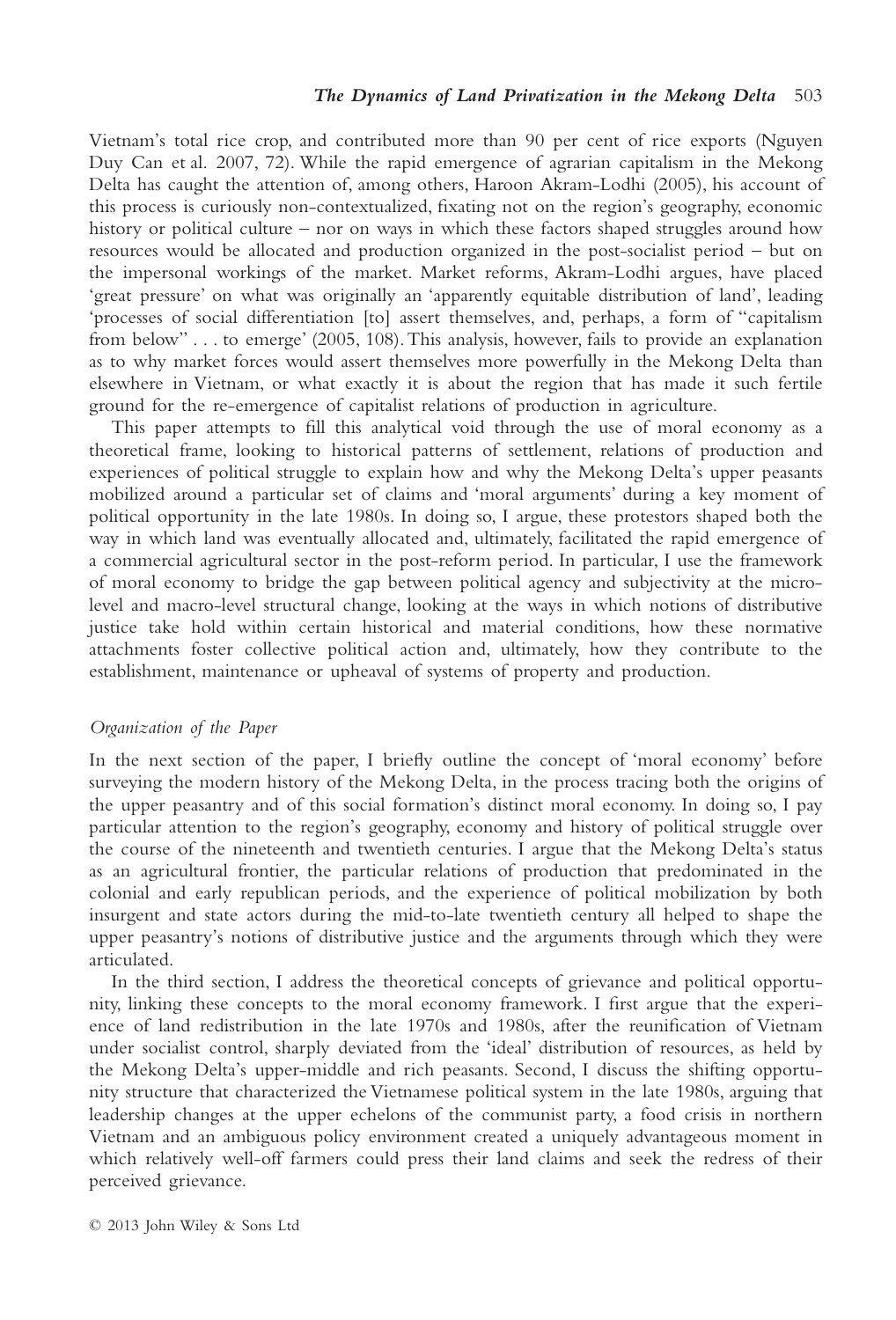In the fourth section, I discuss the protests that rocked the Mekong Delta during the late 1980s, drawing on contemporary Vietnamese newspapers and other secondary sources to construct a series of detailed case studies of local land conflicts. Through these case studies, I identify the key ways in which the moral economy of the region's upper peasantry and its attendant notions of distributive justice were articulated in the context of social conflict. In particular, I discuss the ways in which notions of settlement and the frontier, appeals to productive capacity and histories of revolutionary service were used to make land claims, both against the rural poor and against representatives of the local and national state.

In the fifth and final section, I describe the resolution of these land conflicts and the enduring legacy of the moral economy around which they were articulated. I argue that the mobilization of the Mekong Delta's upper peasantry around this particular moral economy helped to shape the distribution of land and other productive resources in a way that favoured the rapid development of commercial agriculture in the region. This trajectory of post-reform development stands in sharp contrast to that of other agricultural regions in Vietnam, where a more deeply entrenched egalitarianism has slowed commercialization and accumulation.

#### *Note on Sources*

Any attempt to tell the story of local land conflicts in Vietnam, especially those to which one was not a direct witness, is limited by the scope and biases of available sources. As with Kerkvliet's study (2005) in the Red River Delta, I have attempted to reconstruct the political struggles over land that took place in the Mekong Delta during the late 1980s using contemporary newspaper accounts, in particular those of the Ho Chi Minh City–based *Tuoi Tre* and *Thanh Nien*. Despite a relative flourishing of Press freedom in the late 1980s, all newspapers were (and remain) affiliated with the Vietnamese Communist Party or one of its subsidiary organizations, and thus tend to provide accounts favourable to the party and its policies. Given the ambiguity as to what exactly the 'party line' was regarding peasant land claims during the period of study, and the relative freedom with which such metropolitan newspapers criticized local and provincial officials, these tendencies do not, thankfully, prevent the available accounts from presenting a relatively informative – and non-propagandistic – account of local land disputes in the Mekong Delta. More serious as a methodological constraint, however, is the tendency of such sources to present the viewpoints of both land claimants and local officials at length, while not providing a similar treatment to those poor peasants who were threatened with the loss of their land. While I have, in the course of my research, recovered enough material to provide an adequate treatment of the upper-peasant protestors, my treatment of the rural poor, and of the way in which they either contested or acceded to the claims of aggrieved landowners, is much more tenuous, and is limited by the narrow scope of available secondary research.

### MORAL ECONOMY AND CLASS FORMATION IN THE MEKONG DELTA

As used here, moral economy is not a theory unto itself, but is instead embedded within a larger Marxian and materialist approach to political economy. Marx (1859) himself performed some of the earliest enquiry into political subjectivities and their relation to modes of production, famously arguing that 'it is not the consciousness of men that determines their existence, but their social existence that determines their consciousness'. While such a phrasing implies that consciousness is merely an outgrowth of objective class position, his detailed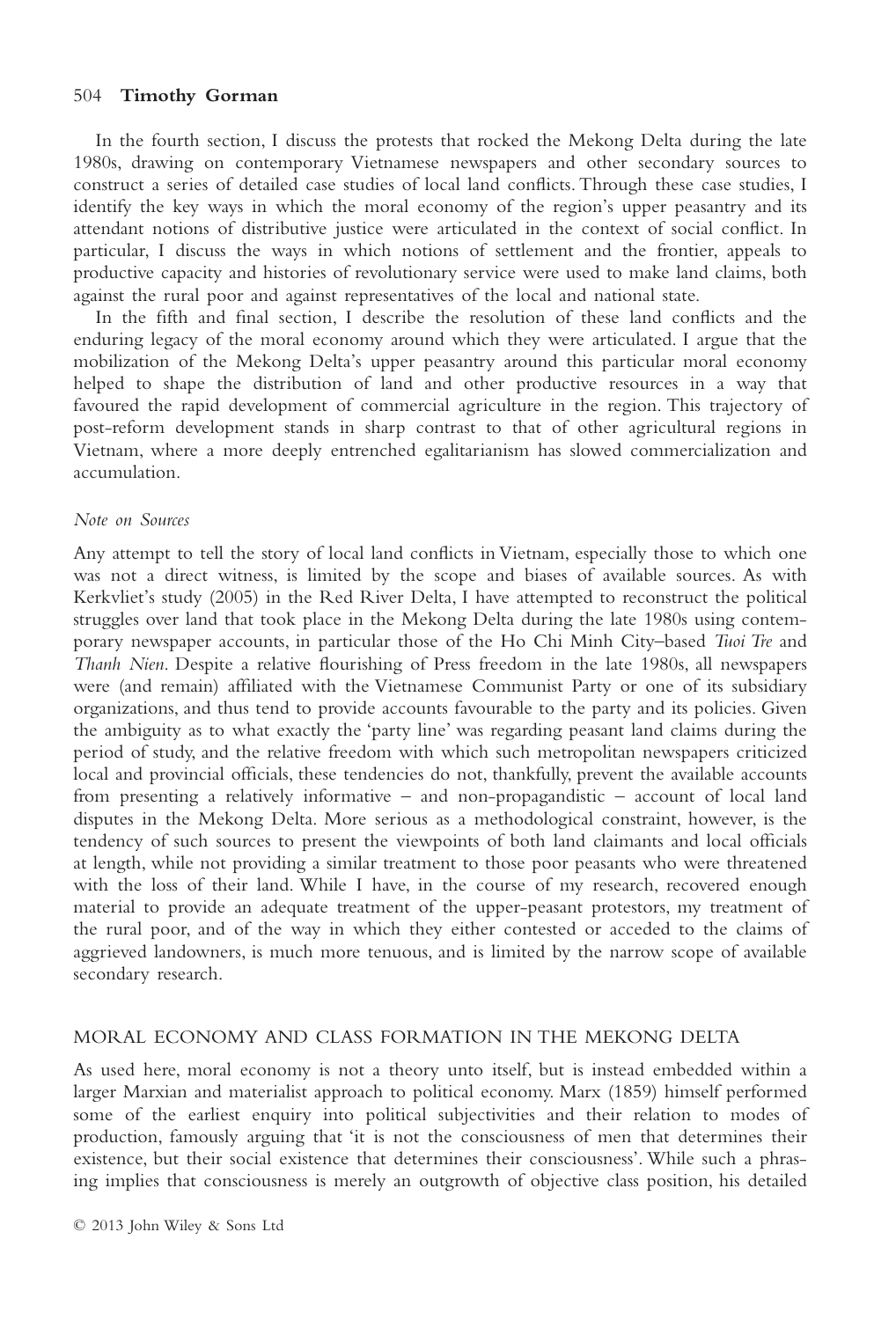investigation into the political subjectivities of French peasants, as contained within *The Eighteenth Brumaire of Louis Napoleon* (1852), reveals a more nuanced appreciation for the specificity of historical context in shaping such subjectivities: the political orientation of the French peasantry, he argues, cannot simply be deduced from the contemporary class structure, but is instead conditioned by a submerged layer of custom and culture, by the 'traditions of all dead generations', which weigh 'like a nightmare on the brains of the living'.

Picking up where Marx left off, E.P. Thompson's case study of bread riots in early modern England, contained within his 1971 essay on 'The Moral Economy of the English Crowd in the Eighteenth Century' and revisited in his book *Customs in Common* (1993), takes as its object of enquiry the political culture of the English working class, including its 'expectations', 'traditions' and even its 'superstitions' (1993, 260). What Thompson finds is that the bread riots of the eighteenth century formed a 'pattern of social protest which derives from a consensus as to the moral economy of the commonwealth' (1971, 126): this 'moral economy', he argues, can be traced to an assemblage of beliefs, customs, norms and practices around issues of distribution and surplus extraction, rooted in the history of pre-capitalist England and expectations of inter-class reciprocity.

Building on Thompson's contribution, I argue below that the particular moral economy of the Mekong Delta's emergent class of semi-commercial upper peasants was conditioned by three factors: first, by the particularities of the region's geography and patterns of settlement and, in particular, by the existence and persistence of an agricultural frontier; second, by the tenancy-based relations of agricultural production established under French colonial rule and perpetuated under the government of South Vietnam after independence and partition in 1954; and, third, the experience of revolutionary struggle and political mobilization during the military conflicts of the late twentieth century.

#### *Geographies of Settlement and Cultivation*

Until the seventeenth century, the Mekong Delta was a region of swamps, forests and inundated grasslands inhabited mostly by ethnic Khmer and politically integrated into the Cambodian kingdom. Over the course of the seventeenth and eighteenth centuries, however, the Khmer were progressively displaced by ethnic Vietnamese settlers from the north, culminating in the assertion of Vietnamese sovereignty over the region in 1802. This claim to sovereignty was in turn rooted in and justified by the application of labour in clearing and cultivating the 'wild lands' (*dat hoang*) of the delta. In Vietnamese historiography, the conquest of the delta has been viewed as the 'breaking' of 'fresh ground' (*khan hoang*), implying that the 'land was unused and therefore available', and 'that hard work was needed to make the land viable before ownership could be conferred' (Ang forthcoming).

The settler society that sprung up along the frontier, however, differed significantly from that of the Vietnamese homeland to the north. While the villages of northern and central Vietnam, where land was scarce and no equivalent agricultural frontier existed, had long managed such scarcity by designating large swathes of *cong dien*, or communal land, for periodic redistribution to the landless, this pattern was not replicated in the Mekong Delta.<sup>2</sup> Nor, for that matter, did villagers in the Mekong Delta cluster in closed, corporate villagers, as

<sup>2</sup> Pierre Gourou (1955, 385), writing in the early 1930s, puts the figure for communal land at about 20 per cent of total land area in the Red River Delta, while Hickey (1964, 42), citing French colonial sources, puts that figure at only 3 per cent for southern Vietnam and the Mekong Delta.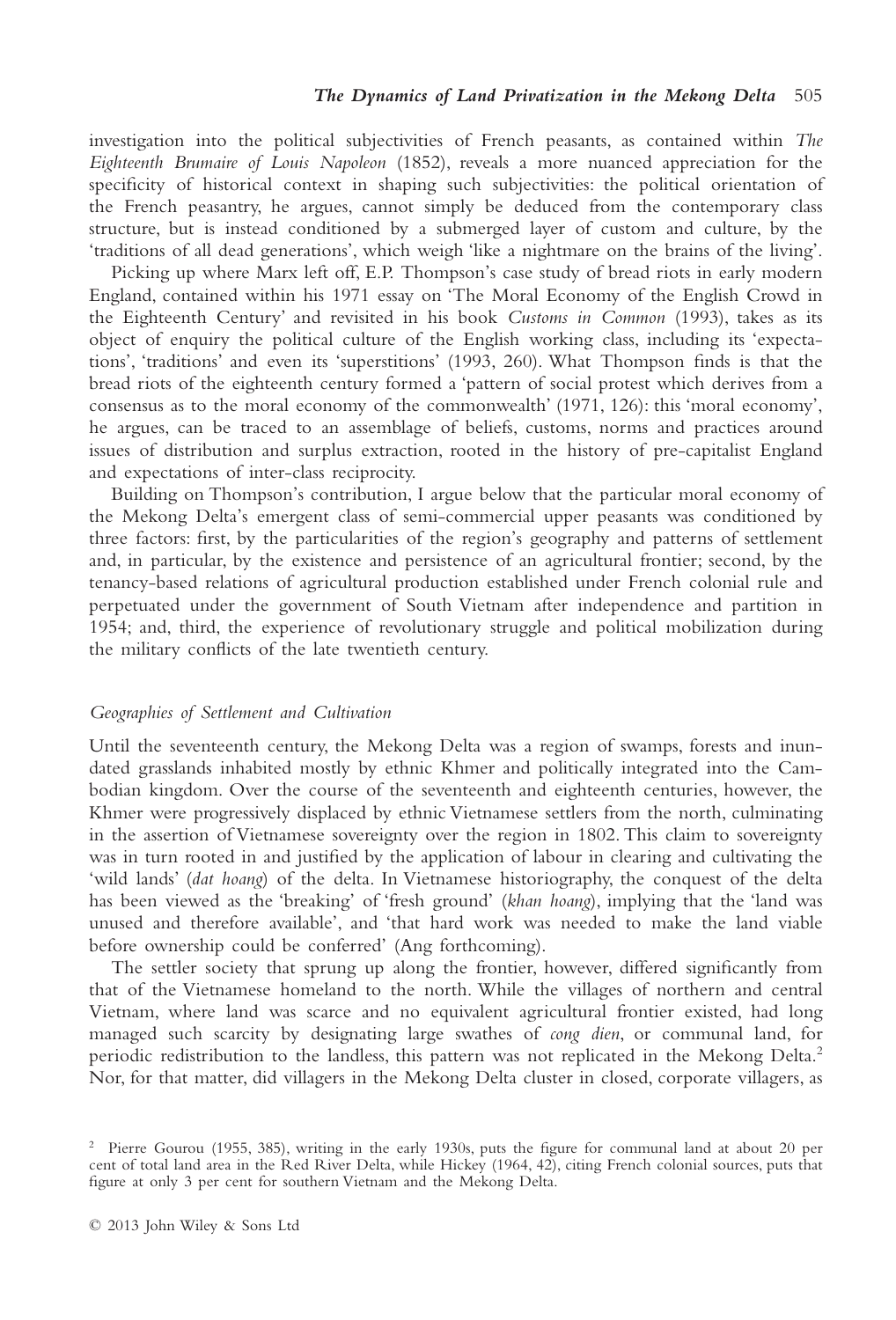did their counterparts in the north, but instead dispersed into more atomized settlements, usually strung along waterways (Rambo 1973). Such differences in the mode of settlement and land allocation led to the emergence of a very different concept of property in the Mekong Delta: while villagers in the north gained access to land (as common patrimony) through membership in a village community, their counterparts in the Mekong Delta were not granted land, but settled and cleared it themselves, and thus their right to access and use was rooted in the application of labour.

With the establishment, in 1862, of French colonial rule over southern Vietnam came a massive extension of canals and other forms of infrastructure in the Mekong Delta, all with the aim of opening up the region for rice cultivation. To encourage the rapid conversion of existing land to export agriculture, the French also established a concession system that allowed for large land grants to elites, both Vietnamese and European. These individuals, however, did 'not go out and do the actual hard work of clearing the land' themselves; instead, the 'commonest pattern of acquiring land for the relatively well-to-do and powerful was to take it away from those who were unable to defend their own' (Gran 1975, 266–7). Taking advantage of a judicial system heavily weighted towards elite interests, they would simply file a claim to land that had been cleared, but whose settlers, largely illiterate and ignorant of the workings of French law, possessed no legal title.

Rather than submit to such dispossession and accept the burdens of tenancy, settlers would often move further out along the agricultural frontier, to the southern and western reaches of the delta, where unsettled and unregistered land existed into the 1940s (Gran 1975, 314). Here as well, however, they fell prey to land speculators and rent-seeking elites. A common practice was for speculators to pick out an uncleared area, file a demand for concession with the local courts and simply wait for settlers to come, clear the land and bring it under cultivation before acting on such claims (Gran 1975, 314).

#### *Relations of Production*

Given the concept's lineage in Marxian political economy, the development and articulation of a particular moral economy only makes sense when situated, to use the phrasing of Robert Brenner (1976, 31), within the historical 'social–property relations' by which 'a part of the product is extracted from the direct producers by a class of non-producers'. As theorized by Wendy Wolford (2005, 243) in her work on agrarian social mobilization and competing claims to land among Brazilian agriculturalists, moral economy thus consists of 'moral arguments', constituted through 'historically and culturally specific production relations' and 'used by a particular group of people to define the optimal organization of society, including most importantly an outline of how society's productive resources (in this case, land) ought to be divided'.

In the colonial Mekong Delta, a capitalist mode of agricultural production was built around social–property relations that severed the vast majority of the Mekong Delta's population from ownership over the means of production, compelling them to enter into exploitative relations of tenancy or wage labour. A 1930–1 survey conducted by colonial officials (Murray 1980, 429–39) depicts this highly fractured social landscape: on one hand, landless tenant farmers comprised about 75 per cent of households in the Mekong Delta, while a 'floating surplus population' of landless labourers circulated about the countryside according to the rhythms of the agricultural calendar. Meanwhile, a tiny minority of landlords (about 2 per cent of the population) owned the vast majority of the agricultural land area, while a small class of independent peasant producers tilled the remainder.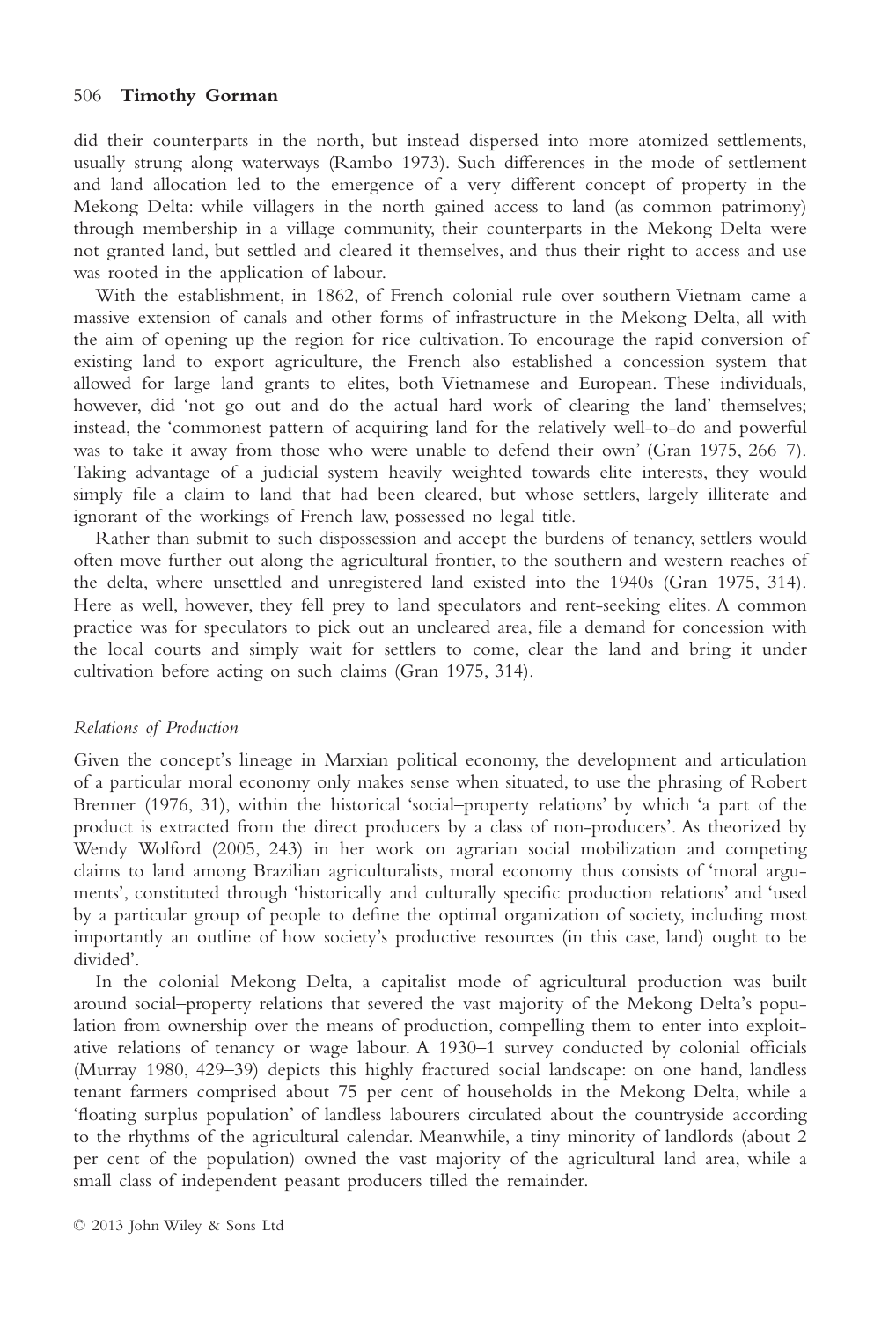In the words of Jeffrey Paige (1975, 319), the colonial capitalism of the Mekong Delta thus served to create 'a stark two-class system in which peasant labour created the only form of wealth and landlords simply confiscated this wealth in the form of rent'. The power of the landlord class and their exploitation of the tenants were compounded by the fact that tenants also frequently rented the non-land means of production from landlords (Murray 1980, 433–4) and went into debt as a result, ultimately allowing the landlords to capture an even greater proportion of the agricultural surplus than through mere rents alone. Rendered dependent on landlords for access to the means of subsistence and social reproduction, the political demands of the tenant class came to fixate on the recovery of land rights, prompting a constant stream of disputes, and even outright violence, between settler–tenants and concessionaire landlords.

Neither rooted in a long-standing history of paternalistic social relations nor constitutive of anything more than naked exploitation and surplus extraction, the tenancy system of the colonial Mekong Delta was subjected to near-constant resistance from below. Notable examples of such resistance include the Ninh Thanh Loi uprising of 1927, which united dispossessed Khmer and Vietnamese farmers in an attack against local concessionaries (Brocheux 1995, 40; Biggs 2010, 100–2), and a series of uprisings and land occupations in the early 1930s (Scott 1976, 126–7; Murray 1980, 465). Such resistance both grew out of and helped to crystallize an emergent moral economy, set in contradistinction to French colonial law and the social–property system it enabled, which articulated a moral argument to property based on the application of labour in its clearance, settlement and cultivation. Land, as a contemporary Vietnamese proverb put it, should rightly belong to he 'who rubs it between his hands each season' (Pike 1966, 276).

#### *Articulation in Resistance*

It is in moments of resistance and political mobilization that the 'the outlines of a given moral economy are most easily visible' (Wolford 2005, 243). The act or process of resistance thus serves to solidify or concretize a moral economy, bringing the unspoken assumptions of a normative order into the realm of political discourse. This is precisely what happened in the Mekong Delta over the tumultuous decades between the onset of the First Indochina War in 1945 and the conclusion of the Second Indochina War (the 'Vietnam War') in 1975, as the region's tenants became a target for mobilization by political entrepreneurs in both revolutionary movements (namely the Viet Minh and the National Liberation Front) and, in the early 1970s, the government of South Vietnam. In doing so, both sides adapted their ideological messages to the local, socially situated moral economy of the tenant, promising to redress the historical grievance of dispossession through land reforms.

During the 1945–54 struggle against the French, the communist-led Viet Minh positioned itself as the protector of the tenants' property claims against the underhanded and acquisitive landlord class, rather than calling for egalitarian redistribution (Elliott 2007, 33). Where the Viet Minh was able to achieve political control, it distributed land from absentee landlords and pro-French collaborators to tenant farmers, transforming the beneficiaries into newly landed farmers (Elliott 2007, 67–9). These reforms were reversed with the creation of an independent South Vietnamese state in 1954, but with the re-emergence in the early 1960s of a communist insurgency, led by the National Liberation Front (NLF), land claims again took centre stage. In territories under its control, the NLF implemented 'land to the tiller' (*nguoi cay co ruong*) reforms that transformed former tenants into '*de facto* owners of the land they worked' (Paige 1975, 317), allowing tenants a means by which to ascend to the ranks of the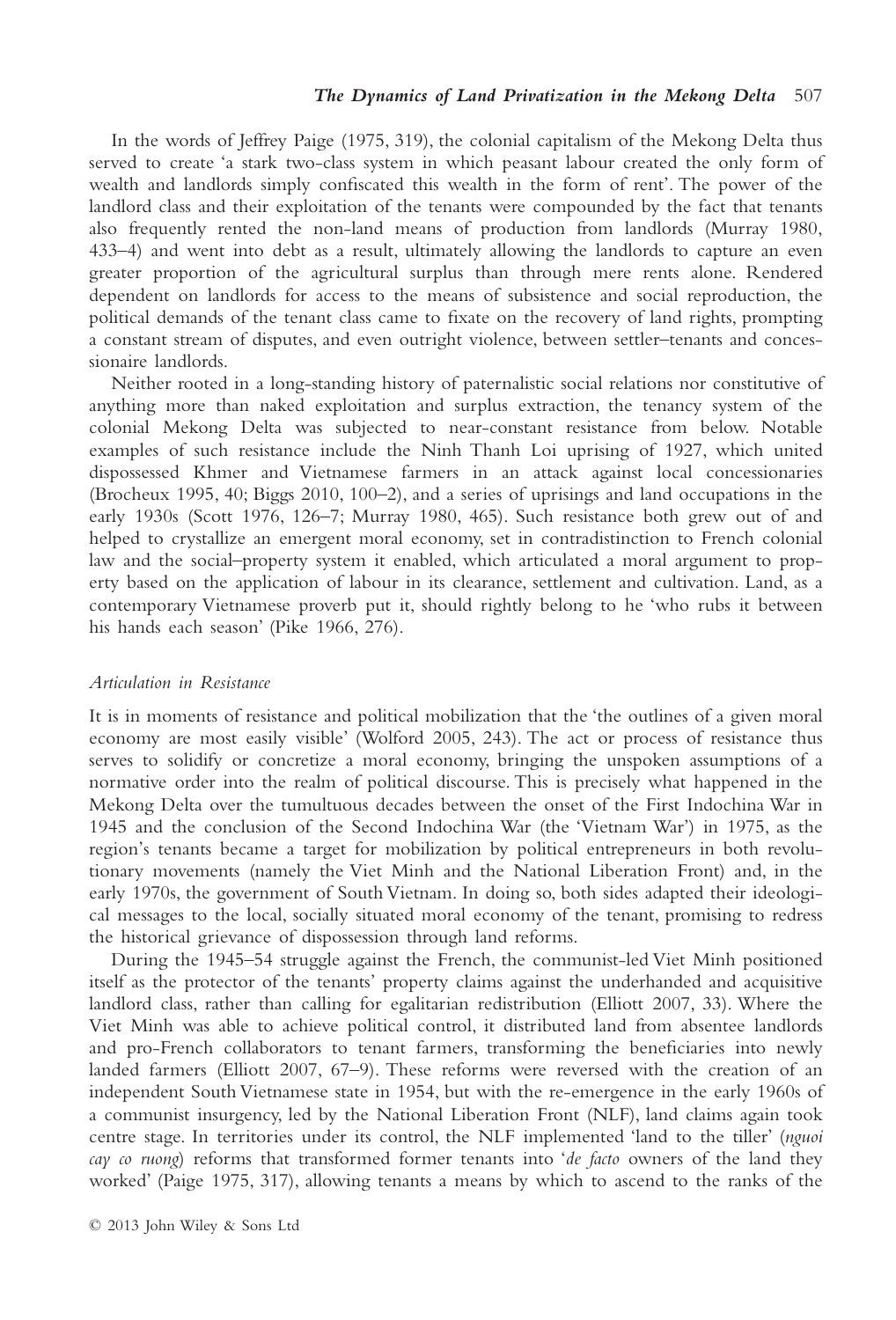landed middle and upper-middle peasantry. Since the rented plots of tenants varied in size, however, these reforms had the effect not of erasing social differences in the countryside but of cementing them (Wiegersma 1988, 191).

Initially hostile to NLF land reforms, the government of South Vietnam changed course in 1970, launching a 'land to the tiller' reform of its own, with the guidance of its American advisors. By 1973, over one million households in southern Vietnam and the Mekong Delta had received landownership rights, transforming them from tenants to landowners (Prosterman and Riedinger 1987, 139). While aimed immediately at weakening support for the NLF, these reforms had the long-term aim both of creating a new class of 'entrepreneurial small farmers' who 'embraced liberal ideas of political and economic freedom' and of deepening 'capitalist relations' in agriculture (Porter 1993, 28,  $60$ ).<sup>3</sup> Significantly, these land reforms went hand in hand with the introduction of Green Revolution technologies, such as mechanical inputs, fertilizers, pesticides and high-yielding varieties of 'miracle rice' (Callison 1983).

The combined effect of political mobilization by both revolutionary and state actors was thus to entrench a particular set of subjective attachments and claims to agricultural land, while at the same time creating, from the ranks of the former tenants, a new class of farmers who were deeply enmeshed in capitalist relations of agricultural production; these new uppermiddle and rich peasants, who displaced the landlords as the upper social stratum in the rural Mekong Delta, were engaged in at least semi-commercial agriculture, producing more than enough to satisfy their subsistence needs and marketing the surplus, and most hired in labour, at least seasonally (Callison 1983, 119; Ngo Vinh Long 1984, 289; Quang Truong 1987, 215; Lam Quang Huyen 1997, 173). Many also owned substantial stocks of non-land capital, such as tractors, harvesters and pumps, which were both used on-farm and hired out to lowermiddle and poor peasant cultivators (Ngo Vinh Long 1984). The dominance of this group of new, upwardly mobile capitalist farmers posed a distinct challenge to the post-war authorities in Hanoi, who sought to integrate the newly 'liberated' south into an economic and political system dominated by the egalitarian and collective ideology of the Communist Party, itself largely the product of the cultural and historical context of northern and central Vietnam.

#### GRIEVANCE AND POLITICAL OPPORTUNITY IN THE POST-WAR PERIOD

Moral economy, as it has been presented here, provides the subjective basis (derived from material histories of settlement, production and political struggle) around which a group may mobilize and make claims to resources. Such mobilization, however, requires both an impetus – a grievance that may be framed in a manner consonant with an existing set of values or principles and whose redress requires collective action – as well as a moment of political opportunity in which such action may plausibly succeed (Tarrow 1998). These dynamics are clearly on display in the post-war Mekong Delta, as the region's new landowners found themselves the targets of redistributive reforms that sought to equalize landholdings and collectivize production. This new policy, resting as it did on egalitarian principles alien to the moral economy of the delta's upper peasantry, lit a flame of resentment that smouldered into the 1980s. It was only, however, with the political and economic shifts of the late 1980s that this flame erupted into a conflagration of social unrest.

<sup>&</sup>lt;sup>3</sup> More bluntly, Ngo Vinh Long (1984, 300) asserts that the goal of such reforms was to create 'a class of kulaks in rural South Vietnam', which would then provide a base of support for the anti-communist government in Saigon.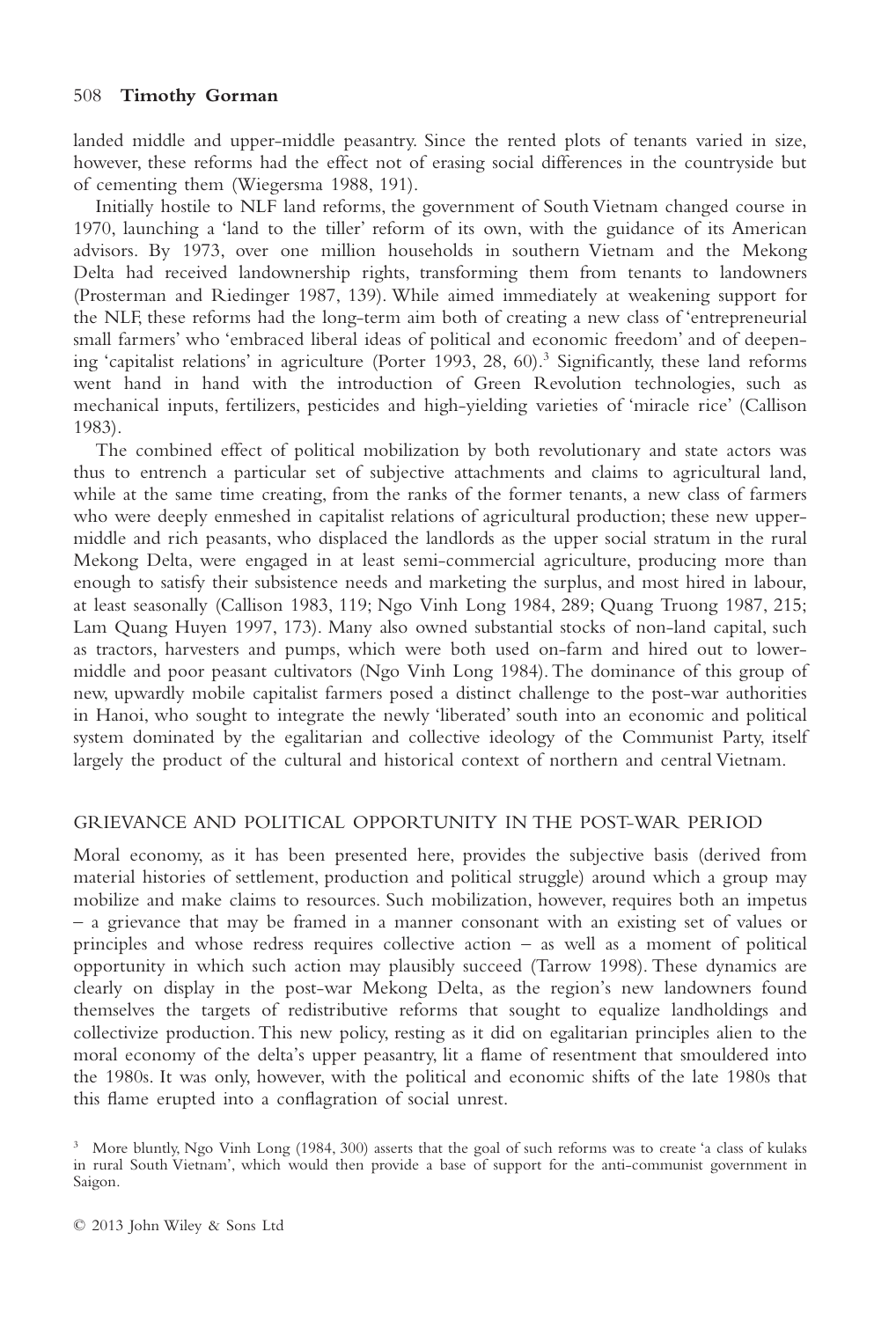#### *Grievance*

The notion of grievance has a long history in the study of political mobilization, but it is James Scott's (1976) study of peasant rebellions in South-East Asia that first employs the concept in relation to the moral economy. In Scott's conceptualization, peasants in colonial South-East Asia engaged in open rebellion only when a certain moral threshold was crossed, or when the features of an actually existing political, economic or social system strayed too far from the ideal conception of a just distribution of assets, resources and opportunities, or what he calls the peasant's 'notion of economic justice' (Scott 1976, 3). While Scott's 'moral economy of the peasant' is a distinct form, one that emphasizes notions of distributive equity and subsistence security rather than claims to land as inviolable private property, his formulation bears considerable relevance to the case at hand.

In this case, the grievance that sparked land protests in the late 1980s can be traced to the redistributive policies pursued by Vietnam's communist leadership after reunification in 1975. In the aftermath of reunification, the Mekong Delta was still a region of stark inequalities. Nearly a quarter of the rural population was comprised of poor peasants and landless labourers; these lower classes had either not qualified for redistribution under the 'land to the tillers' scheme or had received small plots insufficient to meet household needs (Ngo Vinh Long 1984, 289).

Shortly after establishing control over the region, the Hanoi government launched a new wave of land reforms – dubbed 'readjustments', or *dieu chinh* in Vietnamese – aimed at eliminating 'vestiges of feudalism' and 'exploitation on the land' (Dang 2007, 118). In practice, what this round of readjustment entailed was the confiscation of land from landlords, former allies of the Saigon regime, and from those who had fled abroad, as well as from churches and temples (Lam Quang Huyen 1997, 172). The limited nature of this reform, however, meant that there continued to exist a significant class of poor and landless peasants, whose dire lot contrasted sharply with the relatively prosperous condition of the upper peasants.

To redress these inequalities, the central government began a second wave of reforms in 1982, the aim of which was to force upper-middle and rich peasant households to 'cede back that quantity of land which exceeds their household labour capacity' (Vu Oanh 1984, 29) for redistribution to the poor and landless. In total, more than 500,000 hectares were redistributed between 1976 and 1985, or about 25 per cent of the total agricultural area in the Mekong Delta (Dang 2007, 252). According to Lam Quang Huyen (1997, 174), some 30 per cent of rural households in the region were forced to surrender land in this period, while a further 30 per cent (including landless, poor peasant and lower-middle peasant households) received land, which was distributed on a per capita basis.<sup>4</sup>

As a result, inequalities in landownership and landlessness decreased precipitously in the Mekong Delta by the mid-1980s (Ngo Vinh Long 1993, 183; Dao The Tuan 1997, 166); the equalization process, moreover, was seen as a vital first step towards the eventual collectivization of agriculture, since each household would be able to enter into a cooperative on an equal footing (Quang Truong 1987, 218–22). Despite efforts by the new authorities to gather households into cooperative enterprises and to develop an ideology of 'sharing rice and clothing' (*nhuong com se ao*) that cut across former class lines, such attempts were continuously stymied by the persistence of peasant attachments to private property and market relations. In

<sup>4</sup> Hy Van Luong (1994, 89) observes a similar ratio of contributors to beneficiaries in his study of Khanh Hau village in Long An province. There, 100 upper-middle peasant households, or about 30 per cent of the village population, were strongly 'encouraged' by local authorities to donate 1 hectare each of 'surplus' land to a further 100 landless and land-poor households.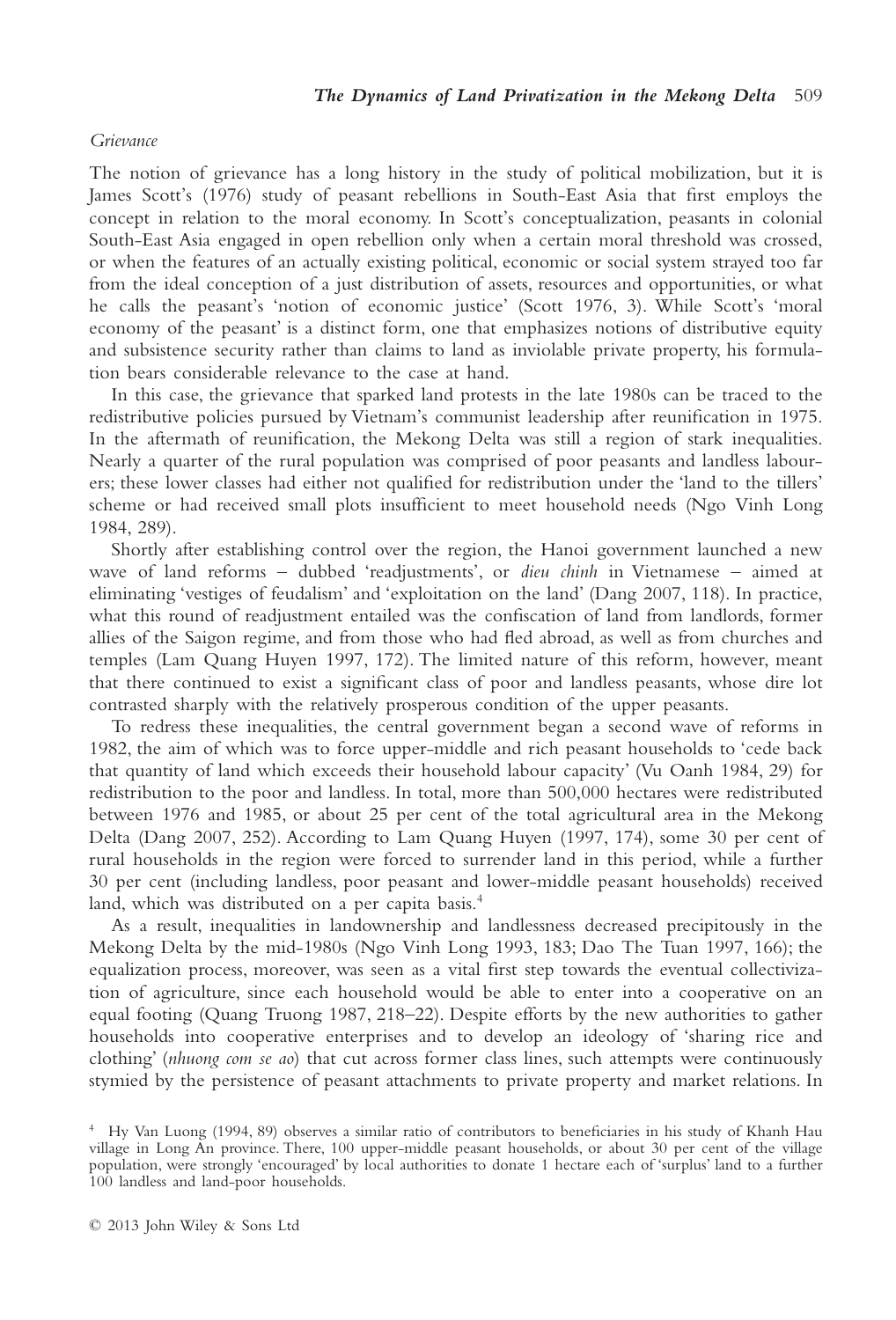some cases, these extended to outright resistance to socialist reforms on the part of the upper peasantry. Farmers, for example, slaughtered buffalo and oxen (rather than turn them over to collectives), refused to harvest crops in time, destroyed fruit trees and rice fields, and sabotaged collectively owned machinery (Quang Truong 1987, 267–8; Vo Nhan Tri 1990, 79; Porter 1993, 52–3).

The overwhelming irony of these redistributive reforms is that, in its attempt to expand the ranks of landowning farmers, the government of Vietnam ran up against a moral economy that emphasized the inviolability of existing property claims, rooted as they were in regionally distinct histories of settlement, production and political mobilization. It was not just the upper-middle and rich peasants, however, who attached a high value to notions of private property. Some poor and landless peasants, for example, 'refused to receive redistributed land', claiming instead that it was 'weird to take other people's property' (Dang 2007, 120). In the words of one poor peasant, 'at the time of land readjustment, authorities offered me some land but I did not accept. I thought that if I had land being taken to give to others, I would feel sad' (Dang 2007, 261).

#### *Political Opportunity*

That a grievance – a perceived violation of a particular set of normative principles – existed is in itself insufficient to explain political mobilization to redress that grievance. Instead, the shift from small-scale, everyday resistance by the farmers of the Mekong Delta to coordinated social action of a type that might actually reverse the redistribution of land and achieve the restitution of disputed plots to their former owners required a moment of political opportunity. A confluence of circumstances in the late 1980s – including a food crisis, a leadership change and a moment of policy uncertainty – created such an opportunity, leading to an unprecedented opening for social mobilization within the normally rigid confines of Vietnam's one-party political system.

By the 1980s, Vietnam's planned economy was in the midst of a severe crisis, particularly in regard to agricultural production. Although tentative reforms in 1981 had sought to incentivize increased production by letting households keep and market agricultural surpluses (that is, production that exceeded state requisition quotas), production had once again stagnated, particularly in the Mekong Delta (Ngo Vinh Long 1993, 174–5). Missed targets in the south, traditionally a region of agricultural surplus, contributed to food insecurity in the rice-deficient north: in the mid-1980s, some 40 per cent of the rural population in northern Vietnam faced routine hunger, and by 1988, food shortages in the north placed an estimated 9.3 million people in danger of famine (Ngo Vinh Long 1993, 176). Food shortfalls also raised the prospect of social unrest; Kerkvliet (2005, 208), for example, describes how hungry peasants in the Red River Delta province of Ha Nam Ninh province stormed warehouses and granaries in 1986. Faced with the loss of aid from its crumbling Eastern Bloc allies, the leadership of the Vietnamese Communist Party looked inward for the resolution to its mounting food security challenges; included in the proceedings of the Sixth Party Congress in 1986 was a resolution calling particular attention to the Mekong Delta as a vast reserve of untapped agricultural potential and calling for a return to 'commodity' production in the region (Vo Tong Xuan 1995, 192).

The Sixth Party Congress also marked the formal inauguration of an era of economic reforms known collectively as *Doi Moi*, or 'renovation'. These reforms had actually begun much earlier, in the late 1970s and early 1980s, as local cadres and provincial party leadership had experimented with 'fence breaking' market reforms, sometimes risking the ire of the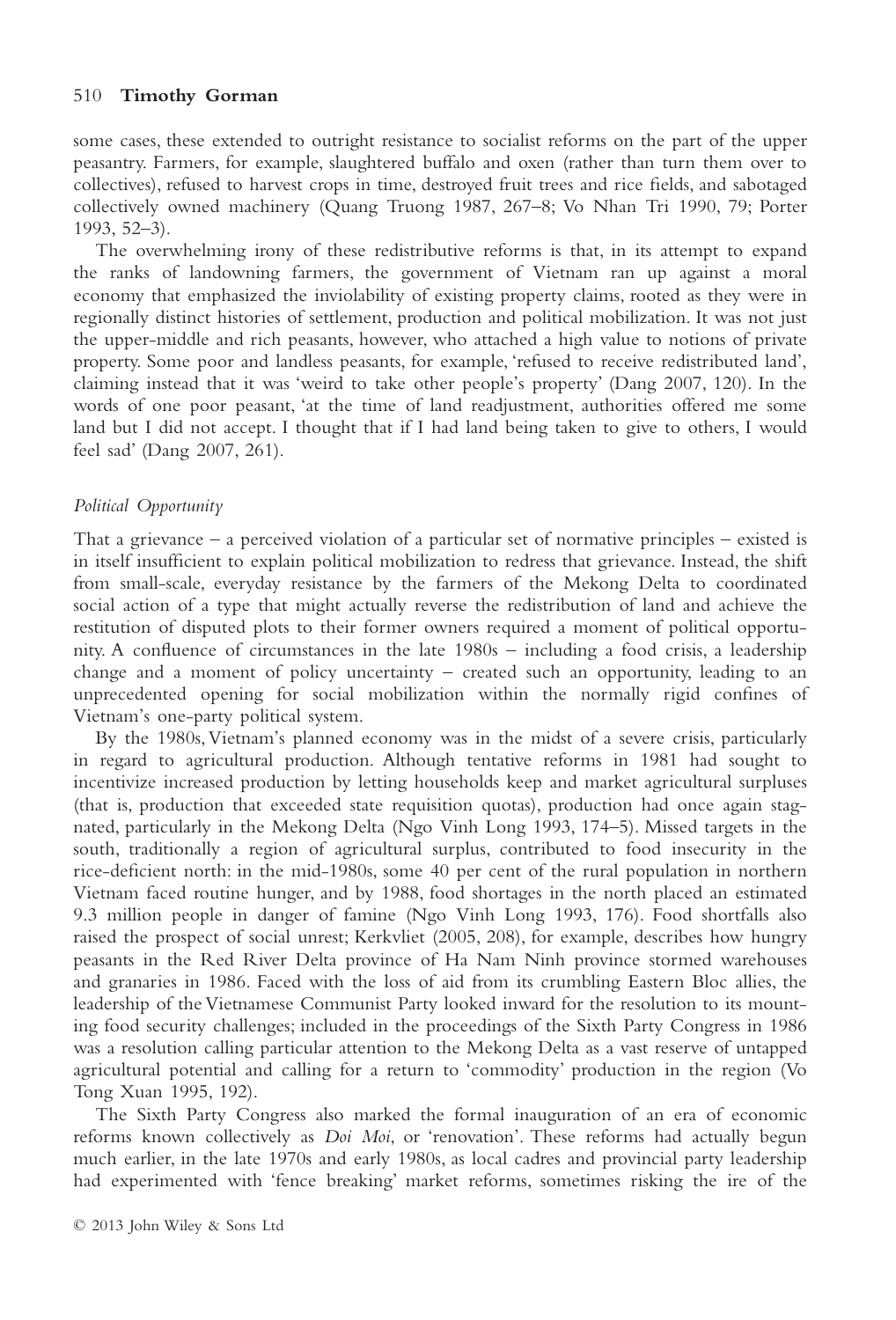central leadership by defying the party line (Dang and Beresford 1998). By the mid-1980s, however, a new generation of reformists, such as Nguyen Van Linh (who served as General Secretary of the Communist Party from 1986 to 1991) and Vo Van Kiet (Vietnam's chief economic planner for most of the 1980s and its Prime Minister in 1988, and again between 1991 to 1997), had risen to the chief leadership positions in the party-state. Significantly, both Linh and Kiet had strong ties to the south; the former was a northerner by birth but had served among the southern insurgents during the war, while the latter had been born and raised in the Mekong Delta province of Vinh Long.

Under the leadership of Linh and Kiet, the pace of reform quickened, leading in 1988 to a monumental reform of the agricultural sector, known as 'Resolution 10'. Essentially, Resolution 10 marked the return of private ownership and production in Vietnamese agriculture, calling for the dismantling of the agricultural collectives where they existed and for the allocation of land to individual households for private farming. Households would then receive long-term land use rights for these parcels, with the duration of those rights ranging from 10 to 20 years (Pingali and Xuan 1992, 707). What Resolution 10 did not provide, however, was set of specific guidelines as to how land was to be reallocated.That is, it neither called for the formalization of the relatively egalitarian distribution of land that existed in the aftermath of the 'readjustments' of the early 1980s nor outlined an alternative mechanism by which land rights were to be assigned; instead, it relegated such decisions to the provincial and sub-provincial authorities (FBIS 18 May 1988).

The uncertainty around Resolution 10 presented an immediate opportunity for aggrieved landowners in the Mekong Delta to organize in pursuit of restitutional reforms, while the background of the new party leadership and the dire food security situation that they faced created a climate receptive to such demands.The argument advanced here is thus not that the relatively well-off farmers of the Mekong Delta brought about or caused market reforms in Vietnam, which were already well under way by 1988, but that they took advantage of a structural opportunity to mobilize and frame their demands for land restitution in a manner that resonated with a set of widely held, but regionally specific, normative values around landownership. In doing so, they profoundly shaped the manner in which land was distributed in the Mekong Delta, setting in motion a process of agricultural commercialization during the post-socialist period.

#### CASE STUDIES: THE POLITICS OF LAND PRIVATIZATION

To an extent and scale never before seen in post-war Vietnam, upper-peasant protestors engaged, over the summer and autumn of 1988, in open, organized and vocal acts of contentious politics, ranging from petition drives to direct confrontations with government officials, all with the aim of recovering lost holdings.<sup>5</sup> In many cases, farmers marched on government offices at the provincial, district and commune levels to demand the restitution of their old land (Thayer 1992, 354); in Hau Giang province, for example, protestors from Vinh Chau and Thanh Tri districts came to Can Tho, the provincial capital, to submit petitions on land disputes during the summer (BHG 10 August 1988), and farmers in Cuu Long province are reported to have marched on the provincial capital of Vinh Long to protest injustices in the

<sup>5</sup> As Trung Dinh Dang (2007, 316–17) points out, there were also many cases of corrupt local cadres who had used the land redistribution process to appropriate land for themselves and their families; thus, an additional and overlapping set of social conflicts in the late 1980s pitted middle peasants against the local party cadres now occupying their former plots.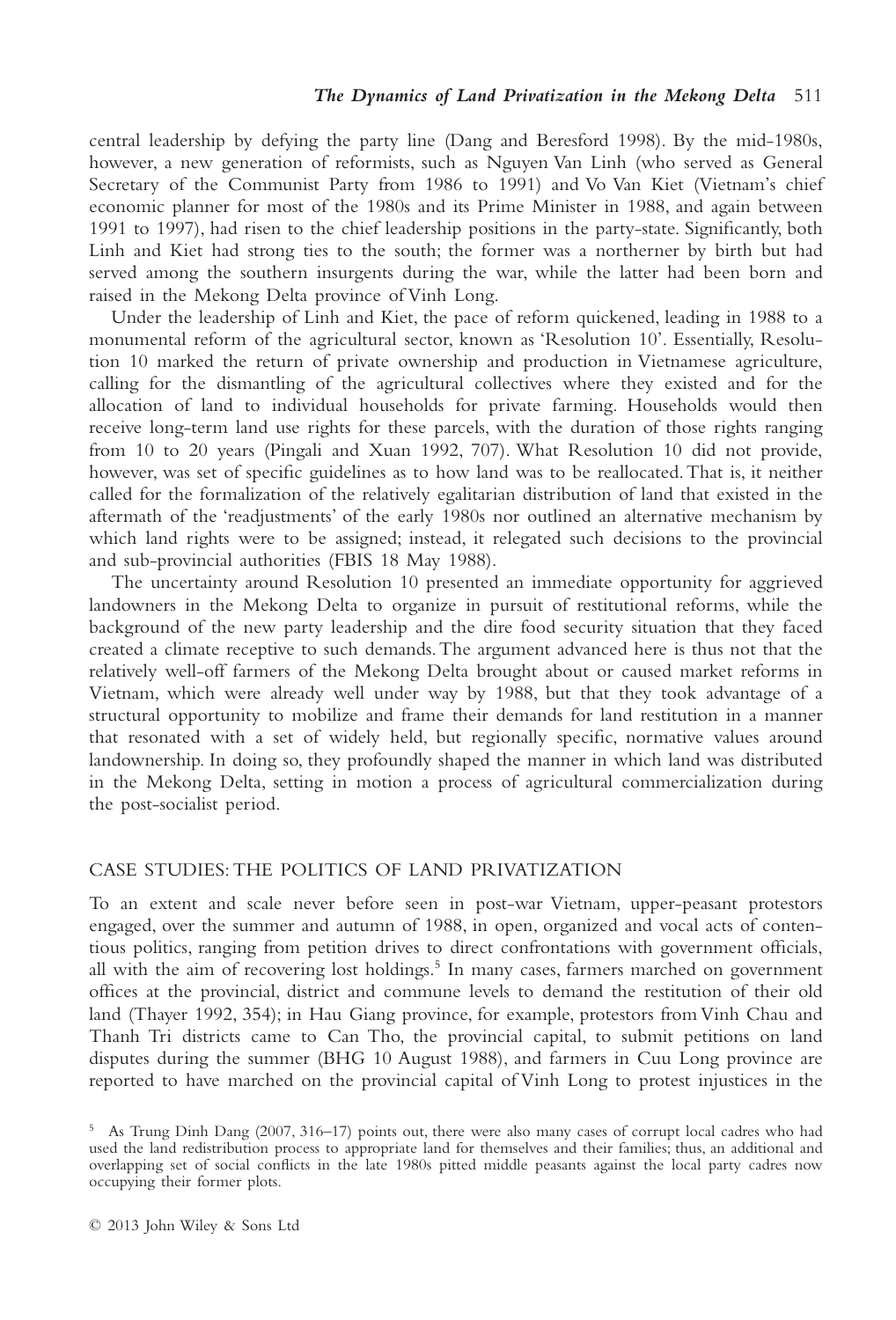*Figure 1* The regions of Vietnam (left) and the provinces of the Mekong Delta, *c*.1988 (right)



allocation of land on 11 October (Hiebert 1989, 19). In some cases, former owners simply reoccupied disputed plots and forcibly displaced their current inhabitants, but the most common course of action was to file a petition for land restitution. In total, at least 200,000 petitions were lodged with the central government, with the largest number of petitions coming from the Mekong Delta provinces of An Giang, Dong Thap and Minh Hai (JPRS 15 April 1992) (for a map of the Mekong Delta's provinces in 1988, see Figure 1).

The protestors themselves were a relatively heterogeneous group, ranging from slightly above-average middle peasants to relatively affluent rich peasants.What makes the concept of moral economy sociologically interesting, however, was the means by which a common moral framing with broad social purchase – rooted in the experiences and historical aspirations of the region's new landowners, many of whom were former tenants – was used to collapse boundaries between agrarian classes, allowing for middle and rich peasants to unite around common notions of property and propriety and to neutralize opposition (from below) and curry support (from above). Using a mix of newspaper accounts and secondary sources, I have constructed below a series of case studies that illustrate the ways in which these protestors drew upon and articulated a moral economy of property with broad social legitimacy in order to press claims against the state and other social actors, including the rural poor now occupying their former holdings.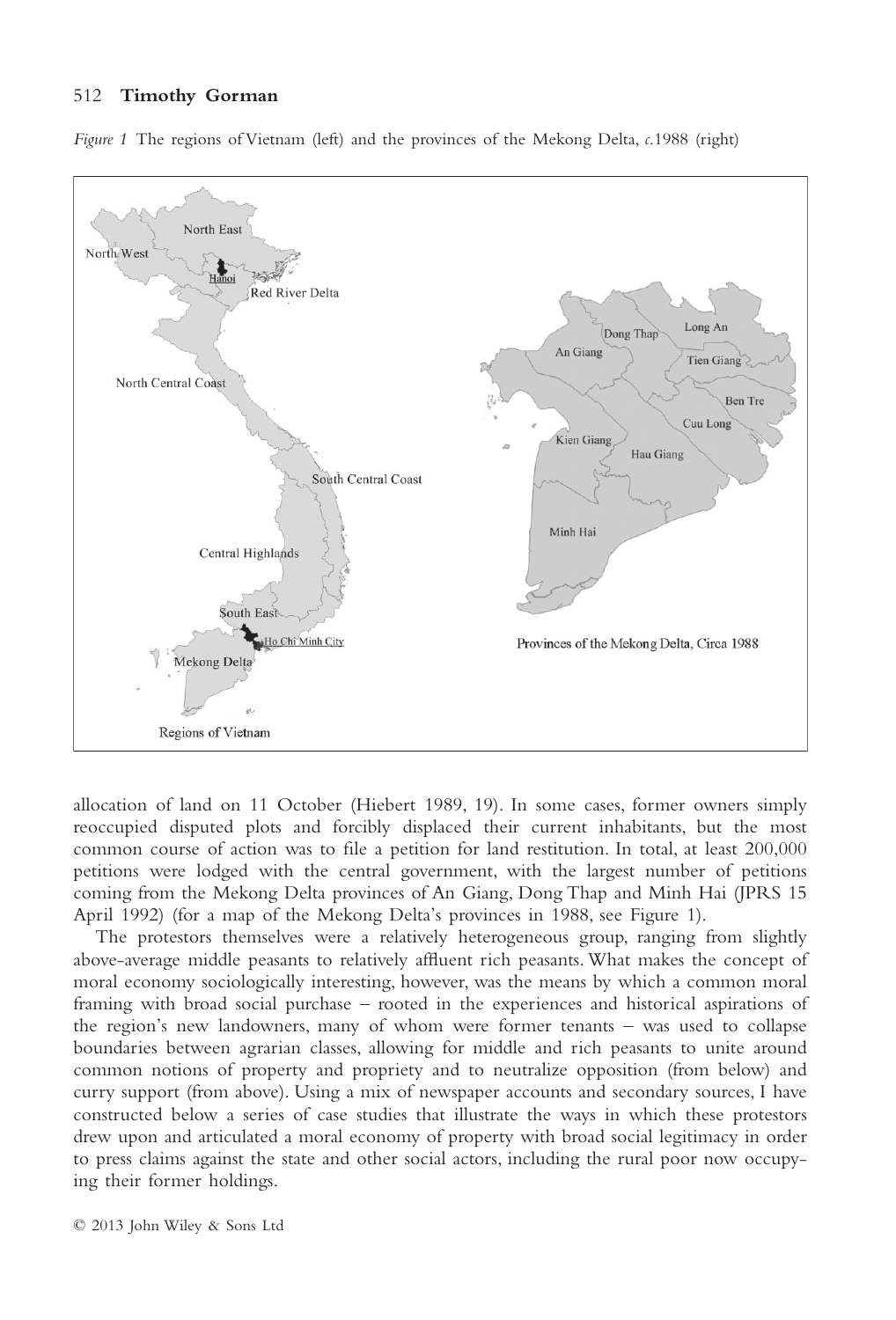#### *The Dynamics of Land Privatization in the Mekong Delta* 513

Although these accounts differ in their particularities, they are linked, first, by the interlocking arguments that protestors draw upon to make claims to property, as those interviewed or cited frequently link land claims to notions of cultivation, diligence and hard work. Some, for example, cite the poor productive capacity of the land's current occupiers as justification for their displacement, while others point to the wetlands of the western frontier, arguing that the landless should not take what belongs to others when they can still settle and clear such 'wild' lands. Other protestors engaged in the symbolic clearance and cultivation of disputed plots to shore up their claims. In addition, land claimants frequently invoked their revolutionary service and labour, emphasizing the historical link between the land reforms of the NLF and the class aspirations of the new landowning class. In some cases, protestors sometimes went so far as to brandish war medals as they marched on government buildings (Thayer 1992).

Common themes also emerge in the way in which others responded to these claims, often echoing or acceding to the normative concepts articulated by the aggrieved landowners. First, although sources tell of conflict between land claimants and the current occupiers of disputed parcels – mostly poor and formerly landless peasants – there is also evidence that some of those who lost or stood to lose their land acknowledged the legitimacy of land claims by former owners and willingly vacated plots out of deference to shared notions of justice or propriety. Second, those local officials who were called on to mediate land disputes often came down on the side of upper-peasant land claimants, in the process articulating a reformist, pro-market discourse that explicitly linked landownership with the capacity of farmers to engage in 'commodity production' (*san xuat hang hoa*) (FBIS 15 November 1988).

#### *Example 1: Tien Giang Province*

In a story carried by the AFP in November 1988, a farmer in Tien Giang province by the name of Chu Duc Danh was interviewed by journalist Jean-Claude Chapon (FBIS 25 November 1988). Before 1975, Chu Duc Danh was relatively affluent, owning 9 hectares of agricultural land.With the coming of communist rule in 1975, he distributed 7 hectares to his children, keeping two for himself. In 1983, the local government took 1 hectare and distributed it to a landless household. In the summer of 1988, however, he reoccupied the land himself. The village officials declined to intervene, and the family he evicted became landless once again.

In the interview, he justifies his unilateral act by appealing both to his revolutionary service and to an ethos of hard work. 'During the war,' he argues, 'I paid a tax to the resistance and I aided the liberation front. I sacrificed my life for independence and it was unfair to take my land from me. I have taken back what belongs to me.' The land, moreover, he says, is already under cultivation in rice and cucumbers, as if to further solidify his claim. As for the peasant he displaced, he says dismissively, 'there are plenty of more lands that can be cleared'. *Source:* Agence France-Presse via FBIS.

#### *Example 2: Ben Tre Province*

An Hiep commune, Ben Tre province, as profiled in the *Tuoi Tre* newspaper in the autumn of 1988 (TT 26 November 1988), had initially been at the forefront of the collectivization movement; when a collective farm was created there in 1979, 95 per cent of the households in the area participated. In 1982, however, land was redistributed to individual households on an egalitarian basis: not only were total holdings apportioned on the basis of household size,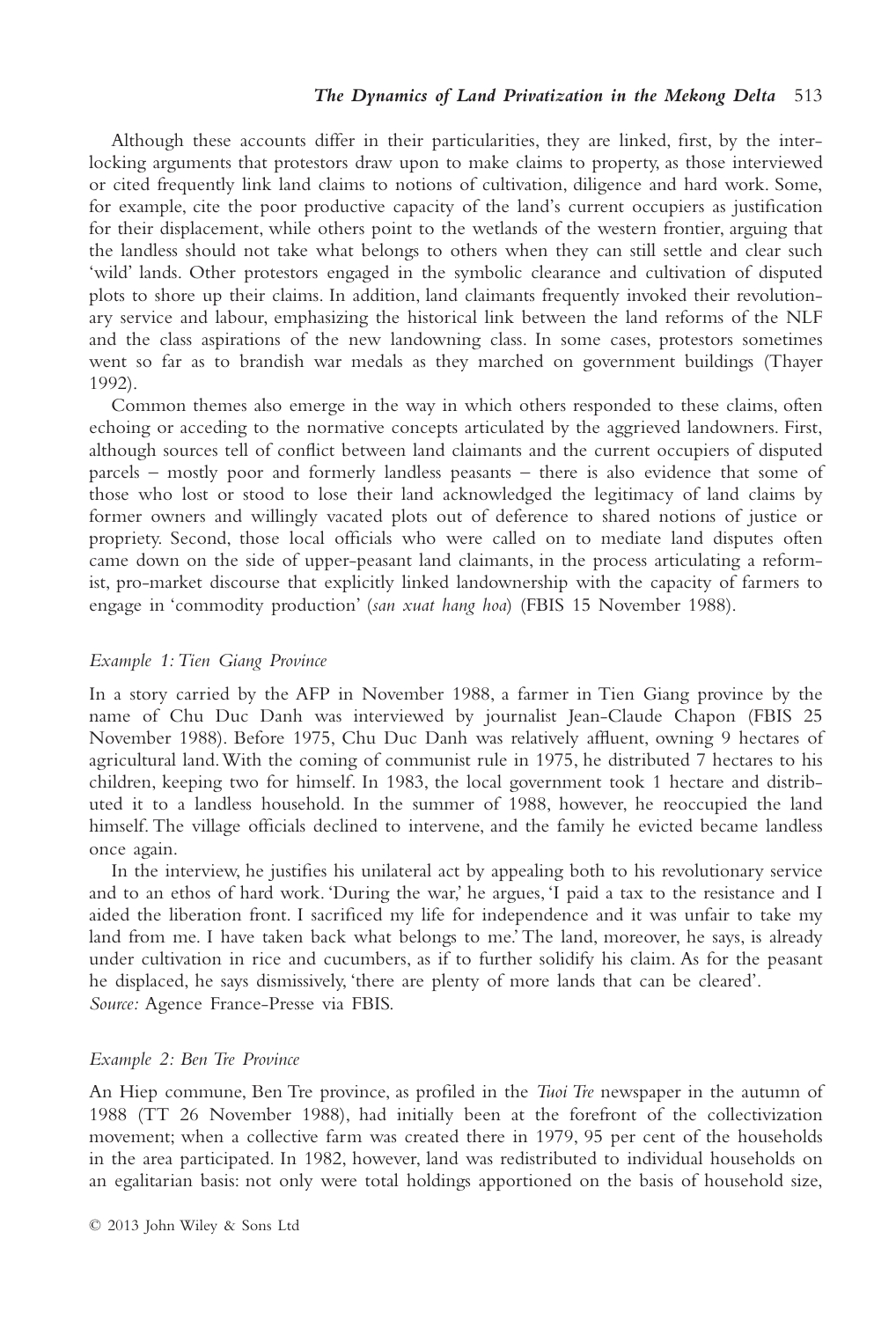but the individual plots were allocated through the drawing of lots, to ensure that no one family was favoured with better-quality or more easily accessible land. Because of this egalitarian reform, however, production land was 'mixed up' (*xao canh*) between families, and people were 'working the land of others' (*canh tac ruong cua nguoi khac*).

In 1988, farmers began requesting their old land back, and hundreds protested at the Commune People's Committee office to demand the restitution of their former holdings (*keo len uy ban xa xin ve dat cu*).The local government eventually acquiesced to their demands, but the resolution of these land claims left 15 households in the commune without any land to farm. To rectify this situation, the commune arranged for their relocation to the province of Dong Thap, in the Plain of Reeds, where land could still be cleared and settled, promising them between 5,000 and 7,000 square metres per person. *Source: Tuoi Tre* newspaper.

#### *Example 3: Binh Chanh, Ho Chi Minh City*

Emboldened by news that the government in neighbouring Long An province was returning land to its former owners, farmers in Binh Chanh, a rural commune on the south-western edge of Ho Chi Minh City, began demanding the restitution of their former plots in the summer of 1988 (TT 12 July 1988). In total, 108 farmers filed petitions to reclaim land, while 19 former landowners simply seized their old plots. Local officials intervened to mediate these disputes, convincing eight beneficiaries of the readjustment campaigns to return their plots to former owners because they 'were not making a good living', and were in arrears to the commune government over taxes and missed quotas. In total, these eight households returned a total of 1.63 hectares of agricultural land to former owners, who were characterized as 'good producers'.

One of these petitioners, Mr Nguyen Van Hai, is profiled at length in *Tuoi Tre*. Hai owned more than 6.5 hectares before 1975, but was forced to surrender all but 1.7 hectares under the redistribution campaigns. While this still left him and his family substantially above the average per capita landownership in the commune, he instead decided to reoccupy an additional 1.3 hectares, now cultivated by three families. With the intervention of the commune authorities, it was decided to split the disputed land between Hai and its current cultivators; special consideration was given to Hai's claim, the newspaper states, because he 'is a good farmer, and has served as an exemplar for others for quite some time, and always fulfils his obligation to the nation in a straightforward manner'.

In a separate interview, a local official explains that, 'if we continue to distribute the land in an equal manner, like we did before, everyone will be poor, everyone will lack work'. A 'household that can farm well can, by itself, cultivate 2–3 hectares of double-cropped rice per year', and thus the policy of the local government is to 'encourage those who are not skilled at rice farming to transfer their land back to those who know how to farm' (TT 25 June 1988).

*Source: Tuoi Tre* newspaper.

#### *Example 4: Hau Giang Province*

In the autumn of 1988, reporters from the *Thanh Nien* newspaper accompanied Party Secretary Le Phuoc Tho, a top government official tasked with resolving land disputes in the Mekong Delta, to Phuoc Thoi commune in Hau Giang province, where they gathered the stories of land petitioners. Many in the area had been forced to surrender 75–80 per cent of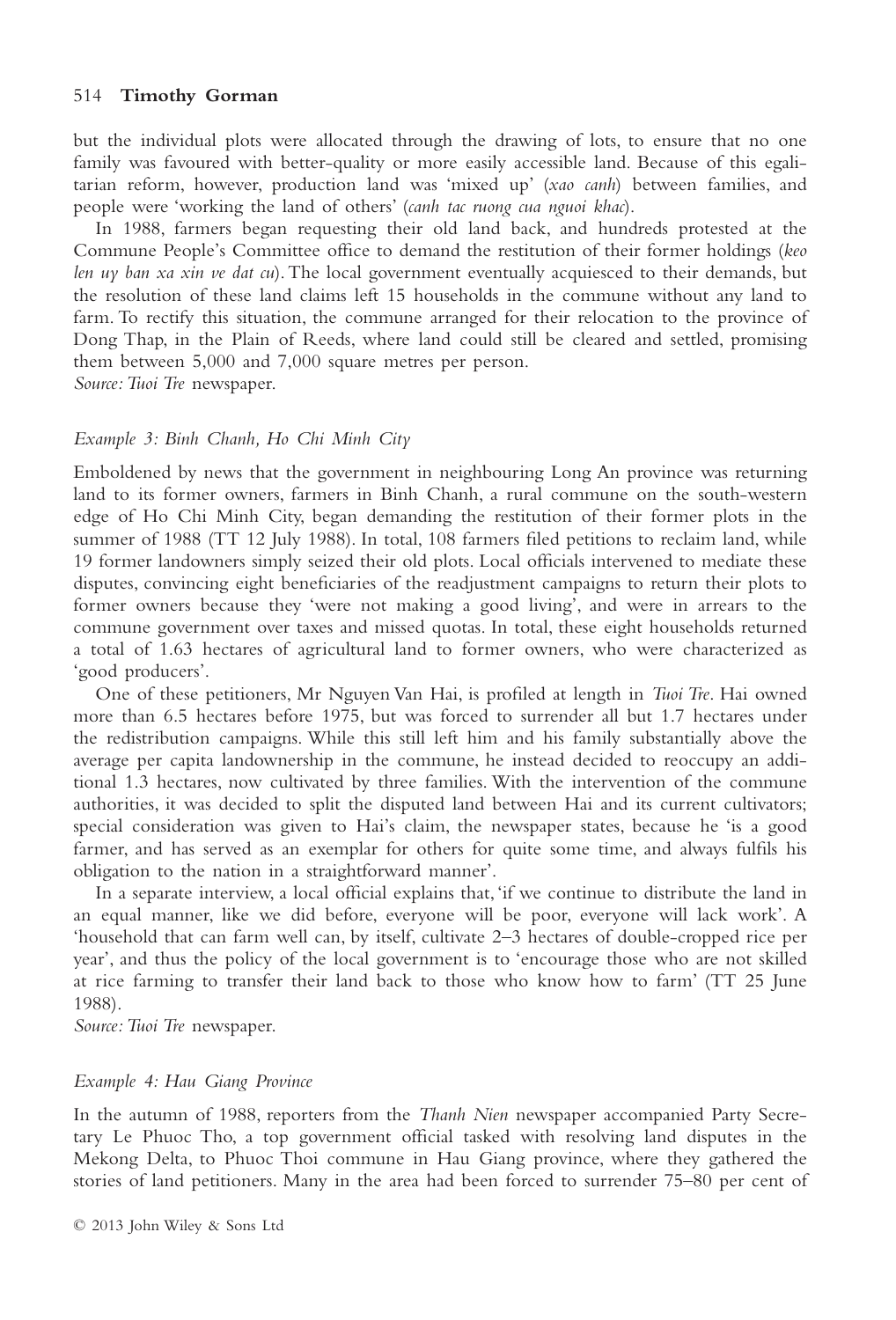their land holdings in the redistribution campaigns of the late 1970s and early 1980s, and many were now demanding their return; by November 1988, 285 petitions had been submitted by former owners, 95 of whom had directly reoccupied their former holdings without waiting for a resolution of their claims (TN 21 November 1988).

One farmer, a Mr Nguyen Van Du, cited revolutionary service in support of his petition for land restitution, arguing that his 'family sacrificed two people and our home was destroyed in the war, and once liberation was accomplished we stood at the head of every campaign'. Now, however, his 2.1 hectare holding had been whittled down in successive redistributions to only 0.88 hectares, which was 'not enough even to eat'. Another farmer, Mr Nguyen Van Thong, lost a little over a half a hectare of land, which was redistributed to a 'drunk', whose harvests failed and who eventually fell behind in his quota obligations before (informally) renting the land to another person.

As farmer Tran Van Hai explains, those middle and upper-middle peasants who lost land 'only had a few thousand square metres; there was no excess'. While 'capitalists in the cities have big houses and cars', he argues, 'farmers just have land, the means of production'. He goes on to explain that he and his fellow protestors 'just want to have our land returned to us', even if doing so entails the displacement of others. *Source: Thanh Nien* newspaper.

#### *Example 5: An Giang Province*

In Trung Dinh Dang's (2007) case study area of Cho Moi district, An Giang province, the late 1980s are still known as the 'great turmoil' (*dao lon*); after Resolution 10 was issued in 1988, former owners rushed to claim their old lands, some negotiating with current cultivators, others simply seizing land and sowing new rice crops on it, and others gathering at the commune and district offices to make their case to local officials. As one former owner, who had cultivated 6 hectares before 1975, recalled, 'after reunification, revolutionary authorities took all my land to redistribute to others. They took my land right out of my hands' (Dang 2007, 308). Now, however, he had the 'chance to take it back'. After the authorities rejected his initial request for land restitution, he explains, 'I decided to break the law; my two brothers and I brought them machetes to the field to work. I said that if he [the hamlet chief] came to the field, we would kill him. I said that it was right for the authorities to take abandoned land but not right to steal land from people' (Dang 2007, 308).With the intervention of the hamlet chief, he soon regained his former holdings.

Despite the threat of violence, however, many land-reform beneficiaries whom Trung Dinh Dang interviewed returned land out of an apparent deference to the 'rights of individual land ownership and values of justice' (2007, 308). In the words of one landless labourer, who returned a parcel of land to its former owner in 1988, 'the land had to be returned to its owner. It was odd to take another person's land. Everyone did the same. If we were poor, we accepted that; we should not steal someone else's land (*giut dat nguoi khac*) to make a living' (Dang 2007, 309).

*Source:* Dang (2007).

By the late summer and early autumn of 1988, these local conflicts over land had been scaled up to the level of national politics, culminating in two marches in Ho Chi Minh City, in which hundreds of upper-peasant protestors from the Mekong Delta engaged in an unprecedented display of overt political protest, aimed at pressuring representatives of the central government into intervening on their behalf in local land disputes (Doan Ket 1988, 44; SGGP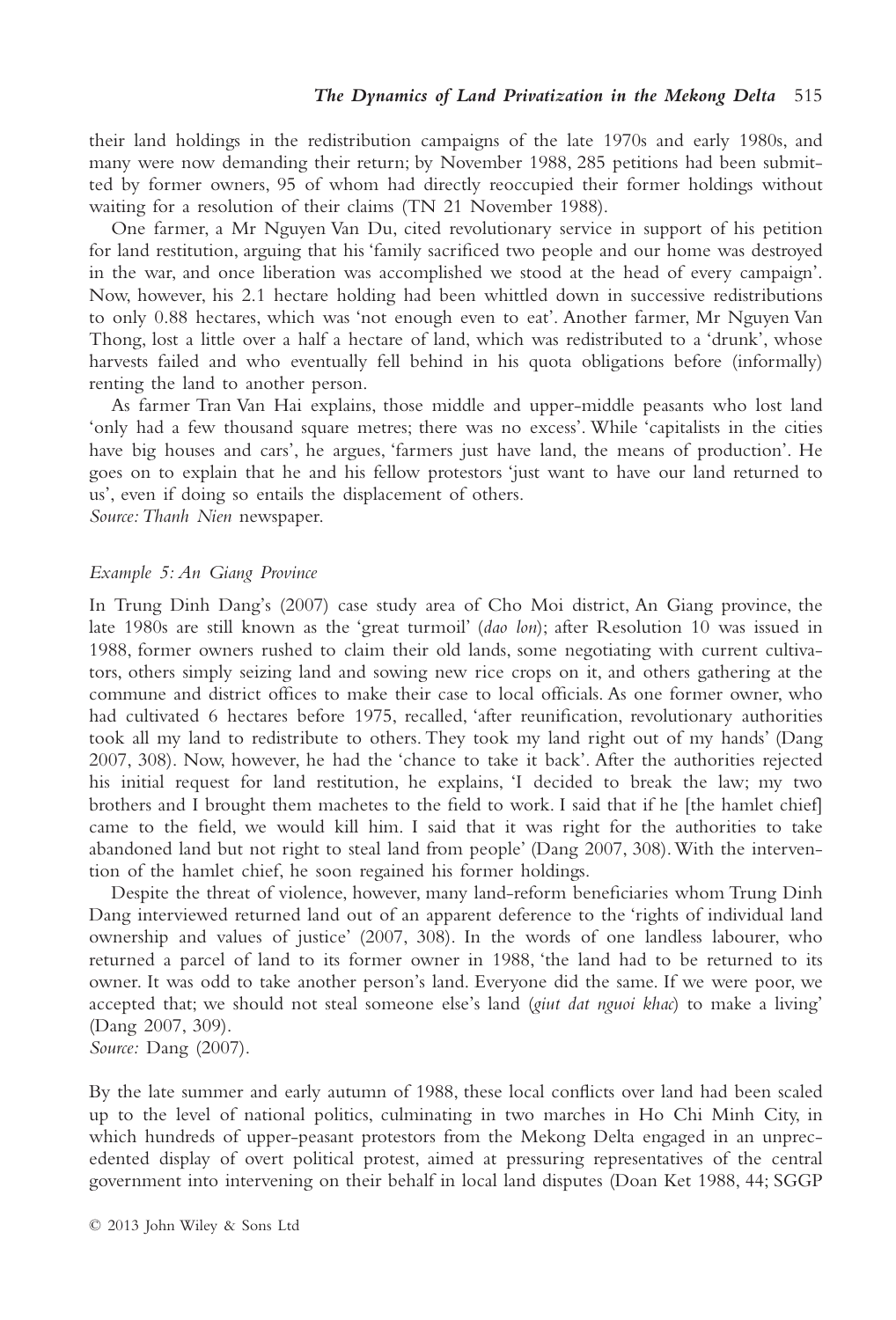11 November 1988; Hiebert 1989, 19).These manifestations of agrarian discontent, moreover, came at a time of similarly unprecedented contestation and mobilization within the Vietnamese political sphere, as a 'creeping pluralism' pushed the boundaries of the one-party model (Porter 1993). At the same time as the Mekong Delta's middle and rich peasants were taking to the street, an intra-party battle over the direction and pace of reform was breaking into the public realm, leading to the emergence of external pressure groups, independent of the communist establishment, which aimed to influence the policy debate. The most notable of these (ultimately short-lived) groups was the 'Club of Former Resistance Fighters' (*Cau lac bo Nhung Nguoi Khang chien cu*); comprised of NLF veterans from the former South Vietnam, the Club pushed for economic reforms and more political openness (Abuza 2001, 161–82).

The mere fact that such open protests were not immediately suppressed speaks to both the relative weakness of the central state in the late 1980s and to the emergence of affinities between reform-orientated politicians and organized pressure groups, such as the veterans and upper peasants (Wain 1989; Thayer 1992). In the case of the upper peasantry, this combination of external pressure and converging political interests resulted, eventually, in the promulgation of a specific set of reforms, contained within a policy document known as Directive 47, which was applicable only to the Mekong Delta and which called for the restitution of land, in most cases, to its former owners. Such a move, in the language of the decree, would form the first step towards the ultimate reorganization of agricultural production in the Mekong Delta 'along the line of intensive cultivation, multicropping' and 'comprehensive business development' (FBIS 15 November 1988).

In official rhetoric, this decision to side with the semi-commercial upper peasant was framed in a way that justified inequalities in both outcomes and in initial land endowments by reference to 'hard work' and productive capacity. While General Secretary Nguyen Van Linh described agricultural reform as encouraging 'farmers to make full use of their capacity . . . to develop production and to both increase output for society and raise their own incomes', he acknowledged that doing so would produce 'some households that are well-off, and which have a standard of living which is higher than other households' (BHG 20 April 1988). In the spring of 1989, a local newspaper in the Mekong Delta articulated a similar argument in relation to land allocation, editorializing that there was no need to 'jealously guard equality between households', since it was only fair for households that were 'diligent in their work' to be allocated more than 'those who are lazy' (BHG 12 April 1989).

Although the resolution of land disputes in the Mekong Delta took several years, concluding only in the mid-1990s, disputes were generally resolved in the favour of previous (pre-1975) owners (Lam Quang Huyen 1997, 175), in line with official policies outlined in Decree 47. Fieldwork by Le Coq and Trebuil (2005, 537) in Hau Giang province confirms that 'land was redistributed to farmers according to the land ownership situation before collectivization', conforming roughly to the distribution that prevailed after the 'land to the tiller' reforms of the early 1970s, while work by Luong Hong Quang (1997, 116–22) in Tien Giang finds a similar pattern of restitution. As one farmer in An Giang recalled to Trung Dinh Dang, 'thanks to Mr. Linh, I could retrieve half of my land and a plowing machine. I was very happy when I took it back. People should worship Mr. Linh!' (2007, 309).

In the Mekong Delta, the consequence of restitutional policies – in conjunction with the loosening of restraints on the private ownership and trade of not just land, but other agricultural inputs and outputs – was to prompt the rapid re-emergence of a stratum of capitalist farmers, setting the scene for a new wave of accumulation within the agricultural sector. In An Giang and Hau Giang provinces, it was reported that, by late 1988 'many farmers' were farming plots of 10 hectares or more (BHG 21 December 1988 and 18 January 1989), and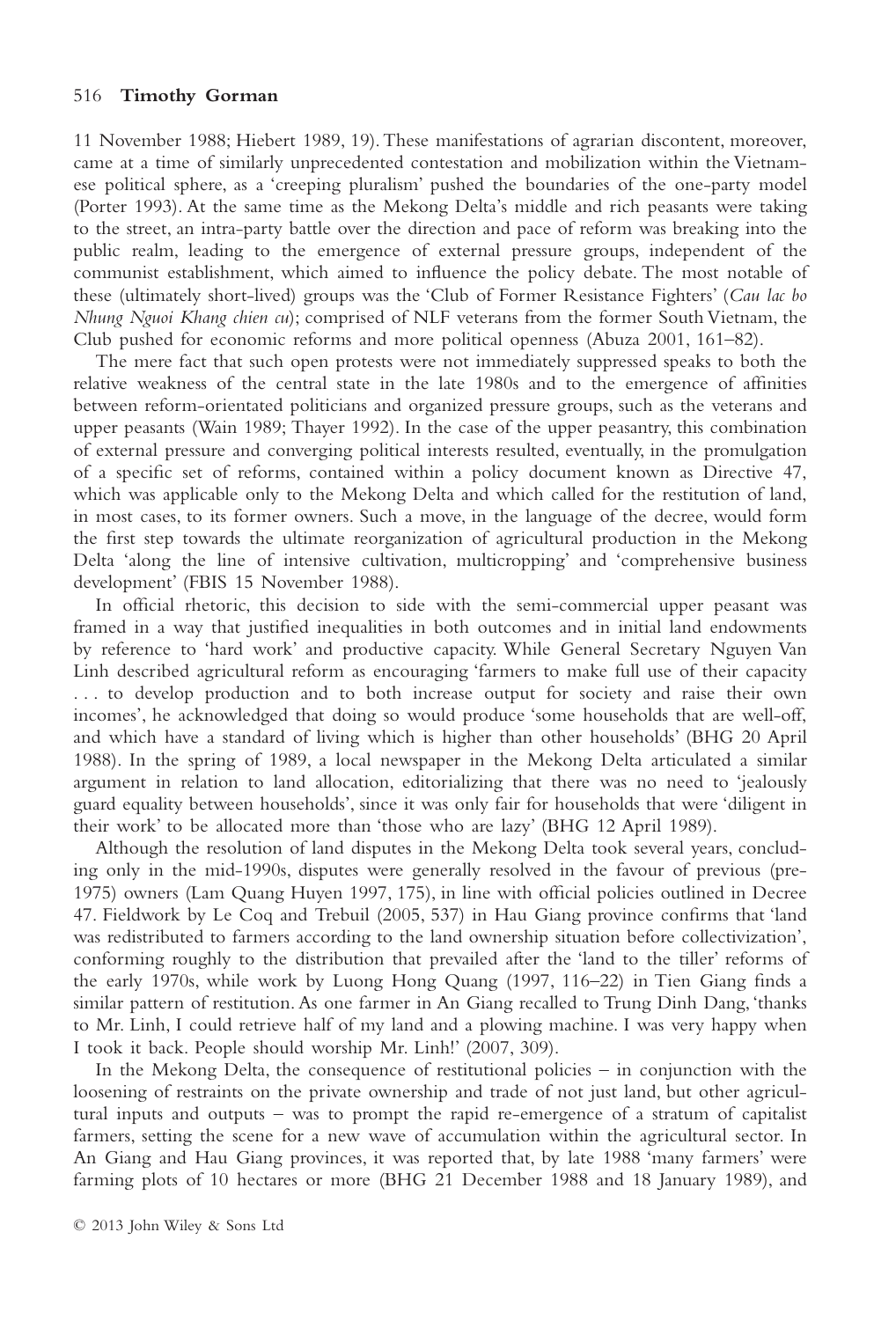similar re-accumulation was also reported in Long An, where some farmers received up to 9 hectares of restituted land (Luong 1994, 102). Many of these larger farmers already had substantial mechanized inputs at their disposal, and in the areas where the means of production had been collectivized, the dissolution of agricultural cooperatives often meant that their productive stock – tractors and other farm implements – were sold at auction to the highest bidder, allowing the relatively well-off to complement their land holdings with other factors of production and to cement their social and economic position.

By 1993, nearly half of farming households in the Mekong Delta were producing exclusively (or almost exclusively) for the market (Dao The Tuan 1997). The process of land privatization led, however, not only led to the creation of a new class of upwardly mobile owner–operators, but also to the rapid re-emergence of a stratum of landless and land-poor rural workers (Nguyen Dinh Huong 1999, 130). Survey data collected in 1992–3 (as part of the first iteration of the Vietnam Living Standards Survey), shows that the rate of landlessness in the Mekong Delta already stood at approximately 16 per cent, while the Gini index for agricultural landownership was 0.51, much higher than anywhere else in Vietnam (Brandt  $2006$ , table 5).<sup>6</sup> Not only did the region demonstrate significant polarization in landownership, but it also had the highest level of reported income inequality in Vietnam, and the highest level of food insecurity (Dao The Tuan 1997). Thus, social polarization is evident even at a very early stage after the resolution of land disputes, a sign that such polarization derived not from the unleashing of 'market forces', but from the process by which land and other assets were allocated.

These inequalities intensified in the post-reform period, as those landowning farmers endowed with the 'resources with which to respond to favourable market conditions' were able to expand and accumulate (Ngo Vinh Long 1993, 184; Dang Phong 1995). As Prota and Beresford (2012) argue, access to land has been a necessary, but not sufficient, means of achieving upward social mobility among peasant producers in the Mekong Delta; those who were not allocated land in the privatization process (or had their holdings taken away from them for restitution to former owners), they find, were far more likely than their counterparts to experience negative social mobility. Among those who experienced partial, but not complete dispossession as a result of the restitution process, the results have been similar. As Le Coq and Trebuil (2005, 539) find, those who entered the 1990s with very small holdings encountered difficulties in achieving financial viability and in competing with their larger counterparts, eventually leading to a spiral of debt and distress sale, thus accelerating the trend of accumulation and swelling the ranks of the landless. By the 2000s, the landless accounted for over 25 per cent of the rural population, and largely derived their income from precarious seasonal employment on commercial farms (Brandt 2006, table 5).

In other regions of Vietnam, most notably the Red River Delta in the north, the land privatization process was instead much more highly egalitarian, due in part to the mobilization of peasants around a very different moral economy of property. In the Red River Delta, local authorities initially attempted, in the late 1980s and early 1990s, to induce greater productivity in agriculture through an auction-based land allocation process that would favour better-off households. Such efforts, however, were resisted by the ranks of the poor and lower-middle peasants, who through complaints and collective pressure induced local cadres

<sup>6</sup> These figures do not, moreover, capture the large number of poor peasants dispossessed in their villages of origin and relocated by provincial governments to remote areas on the agricultural frontier, namely the Plain of Reeds in Dong Thap province. According to Hy Van Luong (1994, 102), as many of 400 landless households were relocated to Dong Thap from one small area of Long An province.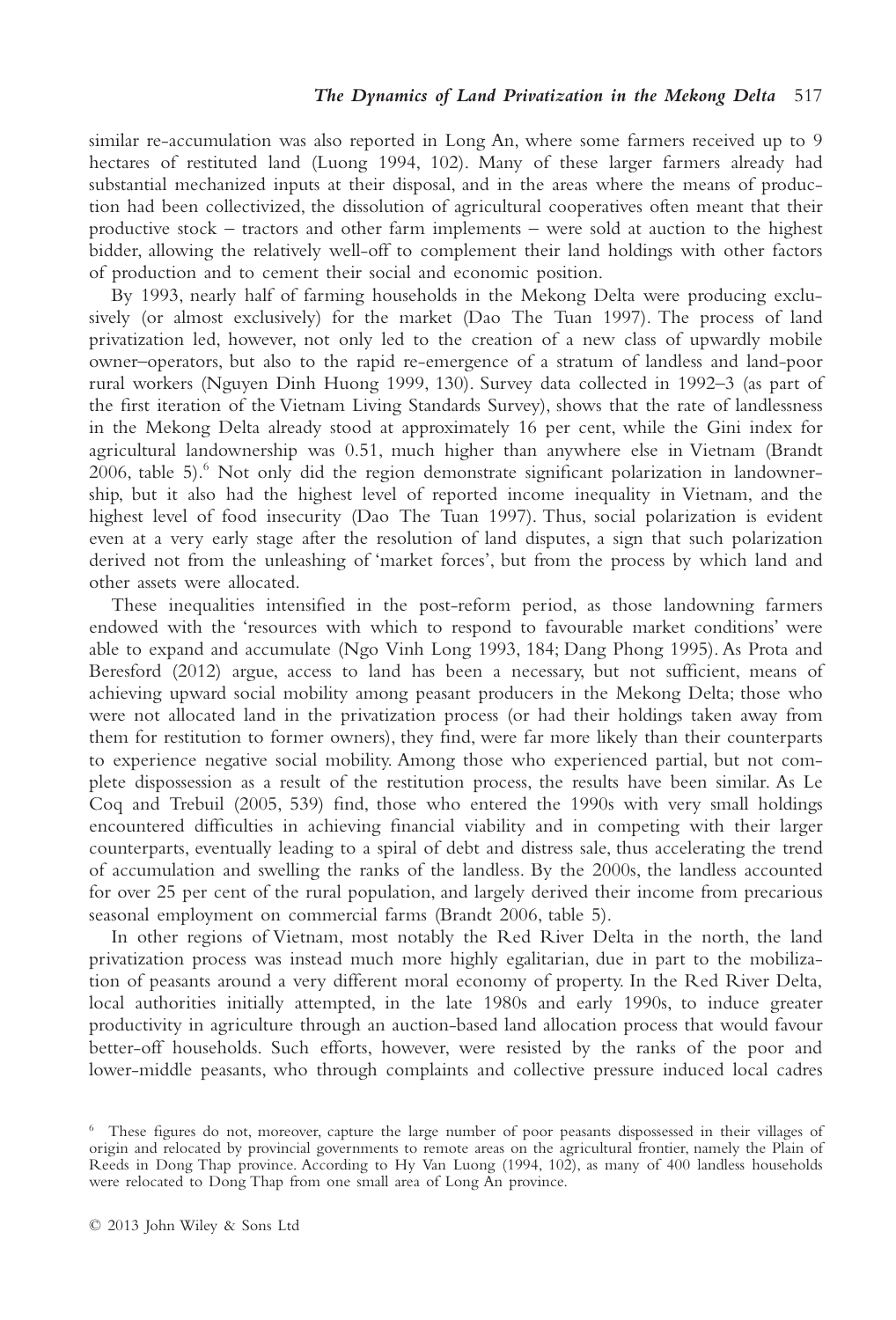to adopt a more egalitarian, per capita distribution strategy (Dang Canh Khanh 1991, 348). Ngo Vinh Long (1993, 198), for example, describes how peasants in the Red River Delta 'refused to allow wealthy households to bid for contracts on even the most infertile land on the grounds that doing so would aid the rich and thereby "violate the principles of social justice" '.

Rather than being thrust into increasingly capitalist relations of agricultural production, as were their counterparts in the south, nearly all farming households in the Red River Delta thus entered the post-reform period with at least a small amount of agricultural land 'capable of providing even the poorest with a modicum of economic security and a sort of subsistence safety net' during a time of upheaval and uncertainty (Watts 1998, 483). As Rambo and Le (1991, 88–91) put it, 'farmers will not get rich from these lands, but at least they are guaranteed a source of livelihood that more or less adequately provides for their family's sustenance'. In sharp contrast to the Mekong Delta, the bifurcation of agrarian classes into large-scale producers and agrarian wage labourers has been virtually non-existent in the Red River Delta. For example, Luong (2010, 223–4) reports that in his study site in Phu Tho province, no 'villager had to rely exclusively or primarily on selling his/her labour to agricultural employers', since farmers were instead 'guaranteed some land for their livelihood'.

#### **CONCLUSION**

What I have provided above is an account of how particular moral economies are shaped by historical relations of settlement, production and political struggle, and how these moral economies in turn foster collective social action, rendering it meaningful to individual participants and directing it towards certain ends. In doing so, I have hewn closely to Thompson's original formulation of the 'moral economy', drawing as well on Wolford's examination of moral economy in its relation to agrarian movements in contemporary Brazil. In particular, I have followed Wolford in conceptualizing 'moral economy' as the 'moral arguments', embedded in particular histories and social relations, that are used by groups to make claims to productive resources and outline the ideal distribution of those resources.

By tracing the origins and articulation of a particular moral economy of property, one situated within the experiences of the Mekong Delta's emergent class of capitalist farmers, I have identified one of the key factors behind that region's rapid resumption of commercial agriculture in the post-reform period and its divergence from other regions, such as the Red River Delta. In drawing this comparison between the process of land privatization in the Mekong and Red River Deltas, I have also highlighted the interplay between moral economy and political economy. While research (Sikor 2004; McElwee 2007; Hy Van Luong 2010) suggests that normative commitments to egalitarianism, risk minimization and reciprocal obligation are widely held in northern Vietnamese communities, and that these commitments have helped re-create a peasant form of subsistence-orientated agriculture in this region, the existence of a very different moral economy in the Mekong Delta has instead given rise to a more skewed distribution of land, and thus laid the groundwork for the rapid re-emergence of agrarian capitalism.

The divergence between north and south, and the particular path that the Mekong Delta has taken towards technologically intensive, large-scale export agriculture, are thus rooted not in the imposition of 'markets' *per se*, but in the structural and normative landscape in which market reforms have been interpreted, contested and implemented. In this way, the conflicts over land that occurred in the Mekong Delta during the late 1980s did not just help to create the material conditions for agrarian capitalism, but the normative and ideational conditions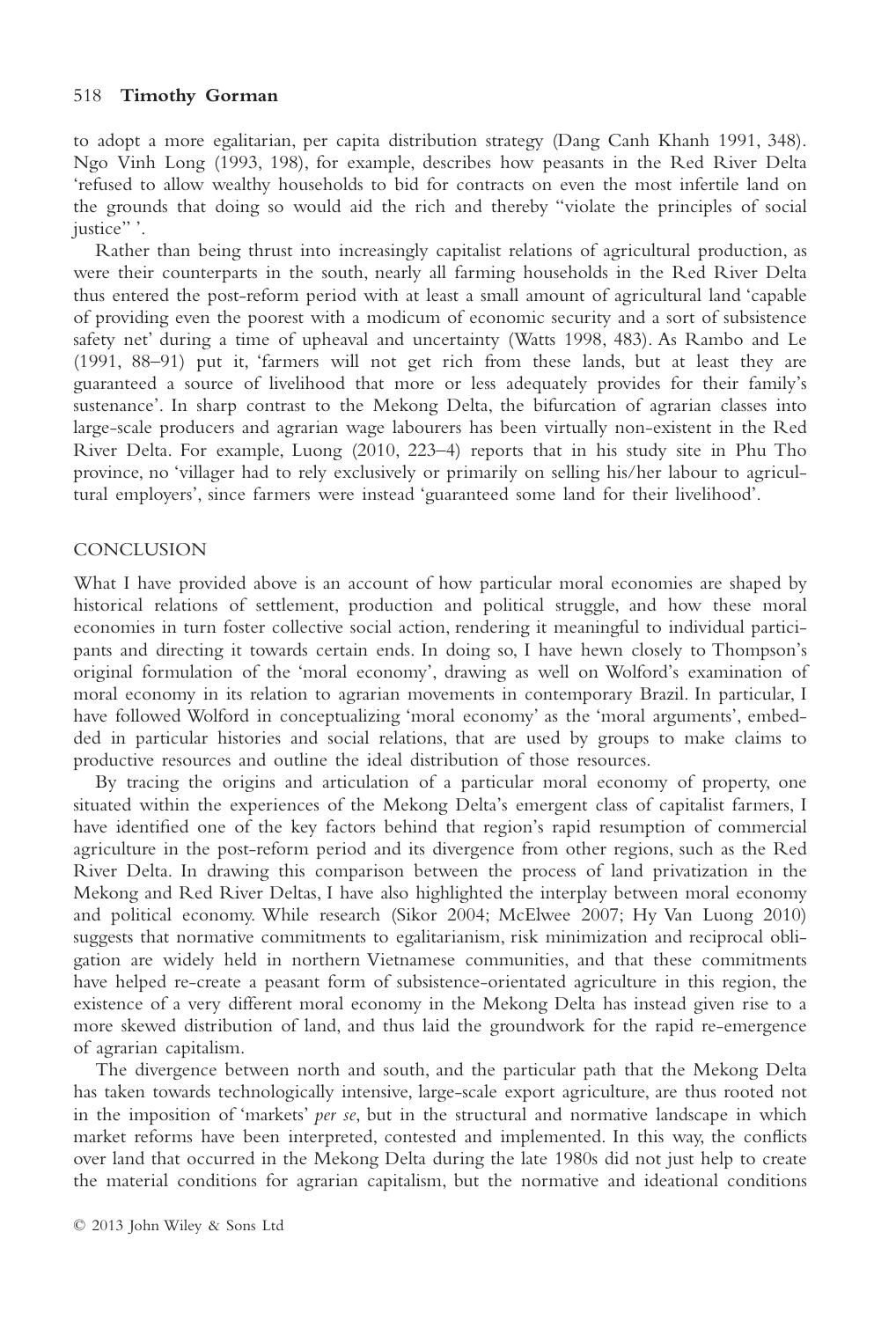under which it could thrive. By ensuring the restitution of land to its former owners and by cementing a particular moral economy of property within the political economy of the Mekong Delta, these conflicts helped to entrench neoliberal notions that land rightly belongs to those who can most effectively till it, and to shape the state's role as the protector of property rights, rather than the guarantor of a subsistence minimum. In this way, the moral economy of the upper peasantry provided the foundation upon which a new set of economic and political relations were constructed in the post-socialist period.

#### **REFERENCES**

Abuza, Z., 2001. *Renovating Politics in Contemporary Vietnam*. Boulder, CO: Lynne Rienner.

- Akram-Lodhi, H., 2005. 'Vietnam's Agriculture: Processes of Rich Peasant Accumulation and Mechanisms of Social Differentiation'. *Journal of Agrarian Change*, 5 (1): 73–116.
- Ang, C., forthcoming. 'Regionalism in Southern Narratives of Vietnamese History: The Case of the "Southern Advance" (*Nam tien*) of the Vietnamese People'.
- Biggs, D., 2010. *Quagmire: Nation-Building and Nature in the Mekong Delta*. Seattle, WA: University of Washington Press.
- Brandt, L., 2006. *Land Access, Land Markets and their Distributive Implications in Rural Vietnam*. Working Paper, University of Toronto.
- Brenner, R., 1976. 'Agrarian Class Structure and Economic Development in Pre-Industrial Europe'. *Past and Present*, 70: 30–75.
- Brocheux, P., 1995. *The Mekong Delta: Ecology, Economy, and Revolution, 1860–1960*. Madison, WI: Center for Southeast Asian Studies, University of Wisconsin–Madison.
- Callison, C., 1983. *Land-to-the-Tiller in the Mekong Delta: Economic, Social, and Political Effects of Land Reform in Four Villages of South Vietnam*. Berkeley, CA: Centre for South and Southeast Asia Studies, University of California.
- Dang Canh Khanh, 1991. 'On Rural Social Differentiation Today'. In *Kinh Te xa Hoi Nong Thon Viet Nam Ngay Nay* [*Vietnamese Rural Socio-Economy Today*], ed. Ban Nong Nghiep Trung Uong, 319–66. Hanoi: Culture and Thought Publishing House.
- Dang Phong, 1995. 'Aspects of Agricultural Economy and Rural Life in 1993'. In *Vietnam's Rural Transformation*, eds B. Kerkvliet and D. Porter, 165–84. Boulder, CO: Westview.
- Dang Phong and M. Beresford, 1998. *Authority Relations and Economic Decision-Making in Vietnam: An Historical Perspective*. Copenhagen: NIAS.
- Dang, T.D., 2007. *Agrarian Reform in Southern Vietnam from 1975 to the Late 1980s from Small to Large Scale Farming and Back Again*. PhD dissertation, Australian National University, Canberra.
- Dao The Tuan, 1997. 'The Agrarian Transition in Vietnam: Institutional Change, Privatization and Liberalization'. In *The 'Market Panacea': Agrarian Transformation in Developing Countries and Former Socialist Economies*, ed. M. Spoor, 156–69. London: Intermediate Technology Publications.
- Doan Ket, 1988. 'Nong Dan Tinh Cuu Long Bieu Tinh o Thanh Pho Ho Chi Minh' ['Farmers Protest in Ho Chi Minh City']. *Doan Ket* (405–6): 44.
- Elliott, D., 2007. *The Vietnamese War: Revolution and Social Change in the Mekong Delta, 1930–1975*, concise edn. Armonk, NY: M.E. Sharpe.
- Gourou, P., 1955. *The Peasants of the Tonkin Delta: A Study of Human Geography*. New Haven, CT: Human Relations Area Files.
- Gran, G., 1975. *Vietnam and the Capitalist Route to Modernity: Village Cochinchina, 1880–1940*. PhD dissertation, University of Wisconsin, Madison,WI.
- Hickey, G.C., 1964. *Village in Vietnam*. New Haven, CT: Yale University Press.
- Hiebert, M., 1989. 'Collective Anger'. *Far Eastern Economic Review* (143): 3.
- Kerkvliet, B.J., 2005. *The Power of Everyday Politics: How Vietnamese Peasants Transformed National Policy*. Ithaca, NY: Cornell University Press.
- Lam Quang Huyen, 1997. *Cach Mang Ruong Dat o Mien Nam Viet Nam* [*Land Revolution in the South*]. Hanoi: Social Science Publishing House.
- Le Coq, J.F. and G. Trebuil, 2005. 'Impact of Economic Liberalization on Rice Intensification, Agricultural Diversification, and Rural Livelihoods in the Mekong Delta'. *Southeast Asian Studies*, 42 (2): 519–47.
- Luong Hong Quang, 1997. *Van Hoa Cong Dong Lang:Vung Dong Bang Song Cuu Long Thap Ky 80–90* [*The Culture of a Village Community: The Mekong Delta in the 1980s–1990s*]. Hanoi: Culture and Information Publishing House.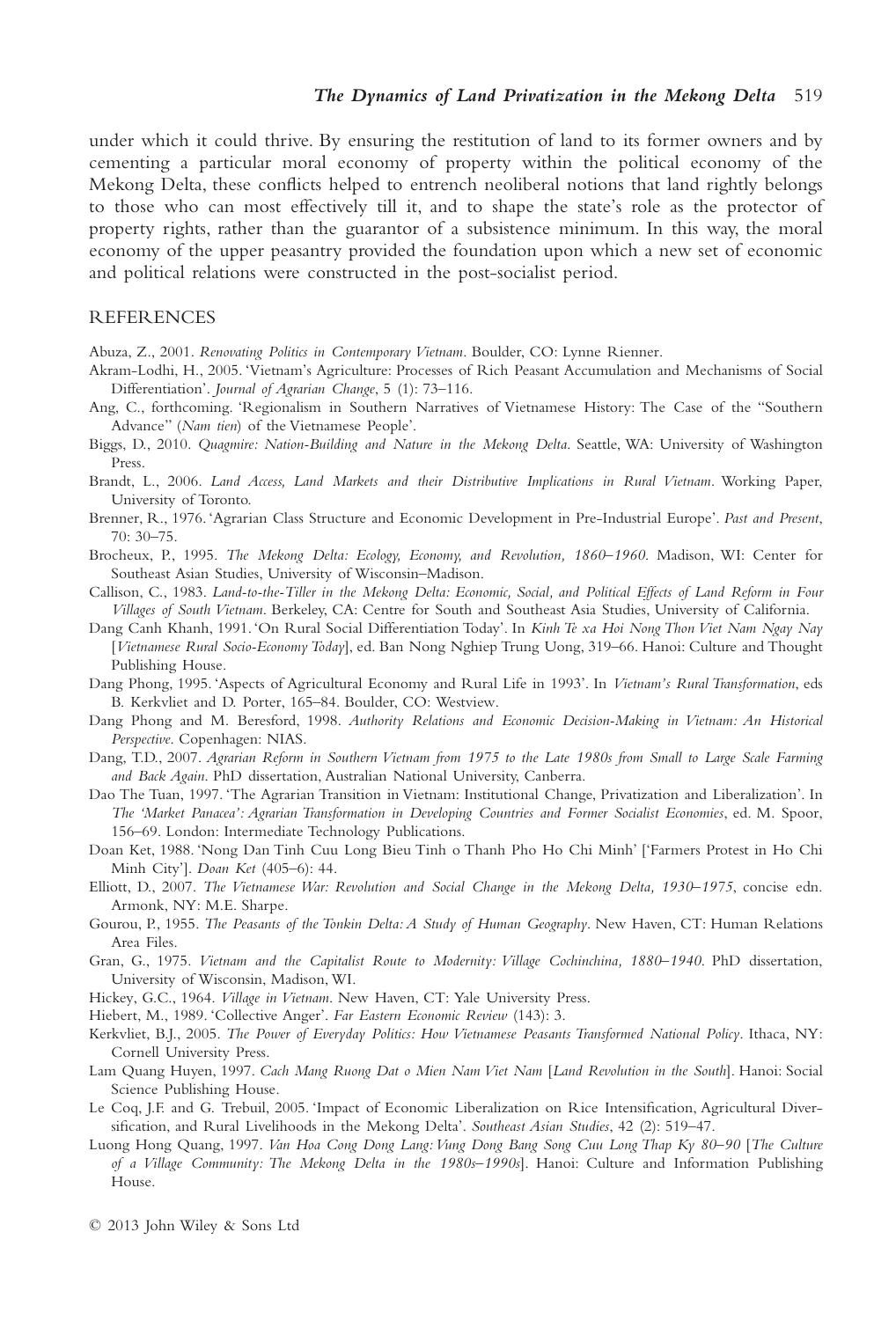- Luong, H.V., 1994. 'The Marxist State and the Dialogic Re-structuration of Culture in Rural Vietnam'. In *Indochina: Social and Cultural Change*, eds D. Elliott, B. Kiernan, H.V. Luong and T.M. Mahoney, 79–122. Claremont, CA: The Keck Center for International and Strategic Studies.
- Luong, H.V., 2010. *Tradition, Revolution, and Market Economy in a North Vietnamese Village, 1925–2006*. Honolulu, HI: University of Hawaii Press.
- Marx, K., 1852. *The Eighteenth Brumaire of Louis Napoleon*, [http://www.marxists.org/archive/marx/works/1852/18th](http://www.marxists.org/archive/marx/works/1852/18th-brumaire/index.htm)[brumaire/index.htm](http://www.marxists.org/archive/marx/works/1852/18th-brumaire/index.htm) (accessed 25 April 2012).
- Marx, K., 1859. *A Contribution to the Critique of Political Economy*, [http://www.marxists.org/archive/marx/works/](http://www.marxists.org/archive/marx/works/1859/critique-pol-economy/index.htm) [1859/critique-pol-economy/index.htm](http://www.marxists.org/archive/marx/works/1859/critique-pol-economy/index.htm) (accessed 25 April 2012).
- McElwee, P., 2007. 'From the Moral Economy to the World Economy: Revisiting Vietnamese Peasants in a Globalizing Era'. *Journal of Vietnamese Studies*, 2 (2): 57–107.
- Murray, M.J., 1980. *The Development of Capitalism in Colonial Indochina (1870–1940)*. Berkeley, CA: University of California Press.
- Ngo Vinh Long, 1984. 'Agrarian Differentiation in the Southern Region of Vietnam'. *Journal of Contemporary Asia*, 14 (3): 283–305.
- Ngo Vinh Long, 1993. 'Reform and Rural Development: Impact on Class, Sectoral, and Regional Inequalities'. In *Reinventing Vietnamese Socialism*, eds W.S. Turley and M. Selden, 165–207. Boulder, CO: Westview.
- Nguyen Dinh Huong, 1999. *San Xuat va Doi Song cua cac Ho Nong Dan Khong co Dat hoac Thieu Dat o Dong Bang Song Cuu Long* [*Production and Livelihoods of Landless or Land-Poor Households in the Mekong Delta*]. Hanoi: International Politics Publishing House.
- Nguyen Duy Can, Le Thanh Duong, Nguyen Van Sanh and F. Miller, 2007. 'Livelihoods and Resource Use Strategies of Farmers in the Mekong Delta'. In *Challenges to Sustainable Development in the Mekong Delta*, eds Tran Than Be, Bach Tan Sinh and L. Miller, 69–98. Bangkok: The Sustainable Mekong Research Network.
- Paige, J.M., 1975. *Agrarian Revolution: Social Movements and Export Agriculture in the Underdeveloped World*. New York: The Free Press.
- Pike, D., 1966. *Viet Cong:The Organization and Techniques of the National Liberation Front of South Vietnam*. Cambridge, MA: The MIT Press.
- Pingali, P. and V.T. Xuan, 1992. 'Vietnam: Decollectivization and Rice Productivity Growth'. *Economic Development and Cultural Change*, 40: 697–718.
- Porter, G., 1993. *Vietnam: The Politics of Bureaucratic Socialism*. Ithaca, NY: Cornell University Press.
- Prosterman, R. and J. Riedinger, 1987. *Land Reform and Democratic Development*. Baltimore, MD: Johns Hopkins University Press.
- Prota, L. and M. Beresford, 2012. 'Emerging Class Relations in the Mekong River Delta of Vietnam: A Network Analysis'. *Journal of Agrarian Change*, 12 (1): 60–80.
- Quang Truong, 1987. *Agricultural Collectivization and Rural Development in Vietnam: A North/South Study, 1955–1985*, PhD dissertation,Vrije Universiteit, Amsterdam.
- Race, J., 2010. *War Comes to Long An: Revolutionary Conflict in a Vietnamese Provinc*e. Berkeley, CA: University of California Press.
- Rambo, A.T., 1973. *A Comparison of Peasant Social Systems of Northern and Southern Viet-Nam: A Study of Ecological Adaptation, Social Succession, and Cultural Evolution*. Carbondale, IL: Center for Vietnamese Studies, Southern Illinois University.
- Rambo, T. and T.C. Le, 1991. *Too Many People, Too Little Land: The Human Ecology of a Wet Rice Growing Village in the Red River Delta of Vietnam*. Honolulu, HI: East–West Center.
- Scott, J.C., 1976. The *Moral Economy of the Peasant: Rebellion and Subsistence in Southeast Asia*. New Haven, CT: Yale University Press.
- Scott, S., 2003. *Vietnam Decollectivizes: Land, Property, and Institutional Change at the Interface*. PhD dissertation, University of British Columbia,Vancouver.
- Sikor, T., 2004. 'Local Government in the Exercise of State Power: The Politics of Land Allocation in Black Thai Villages'. In *Beyond Hanoi: Local Government in Vietnam*, eds B.J. Kerkvliet and D. Marr, 167–96. Copenhagen: NIAS.
- Tarrow, S., 1998. *Power in Movement: Social Movements and Contentious Politics*. Cambridge, UK: Cambridge University Press.
- Thayer, C., 1992. 'The Challenges Facing Vietnamese Communism.' In *South-East Asian Affairs 1992*, ed. K.S. Sandhu, 349–64. Singapore: Institute of Southeast Asian Studies.
- Thompson, E.P., 1971. 'The Moral Economy of the English Crowd in the Eighteenth Century'. *Past and Present*, 50: 76–136.
- Thompson, E.P., 1993. *Customs in Common*. New York: New Press.